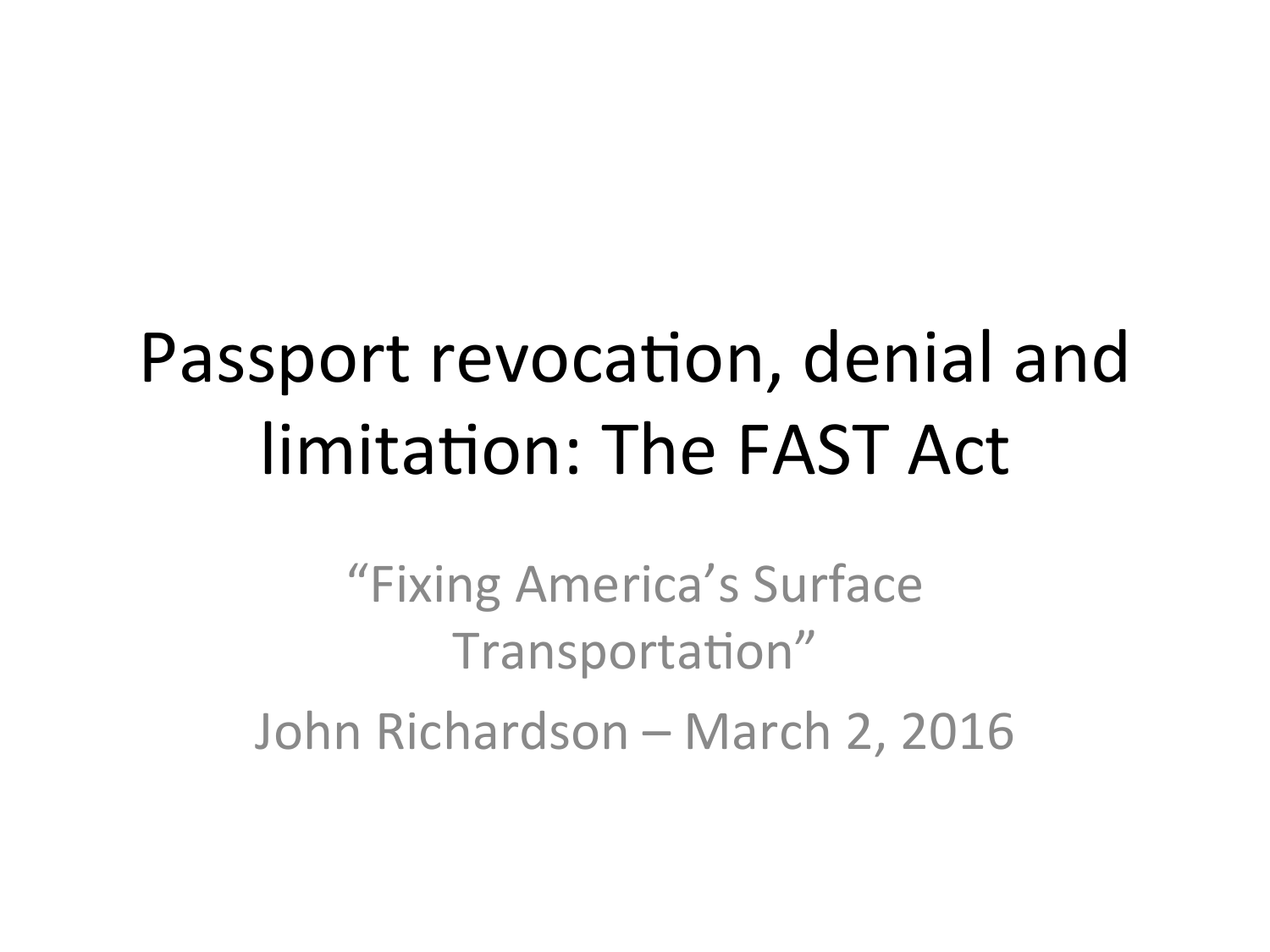# Mark Twain on patriotism: Loyal to country always. Loyalty to the government when it deserves it.

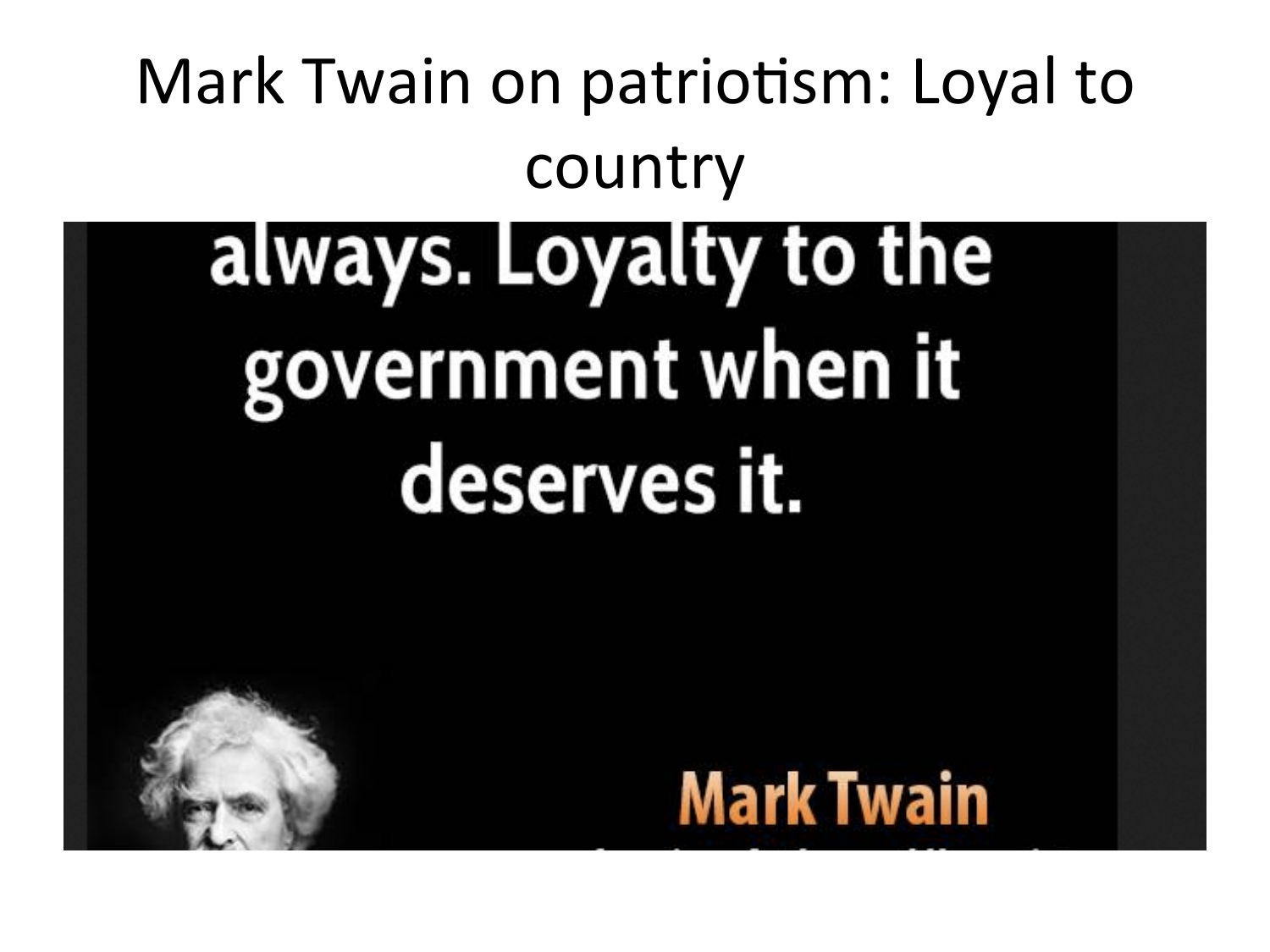### You gotta worry about Americans abroad!(

"My concern is for the toxic cocktail on the way. It's comprised of some or all of the following ingredients: overseas Americans who don't understand the tax impact of many foreign investments (think) foreign mutual funds and PFIC; CFC and Subpart F inclusions etc.), overseas Americans who don't understand they need to file US tax returns even though they pay tax in a foreign country or fall below FEIE thresholds, FATCA reporting of US owned foreign accounts, abominable mail service / non-delivery of mail in many foreign countries (you know, the letter from IRS stating you have a tax deficiency or that it's slapped on a nice fat lien ....), expats who move from country to country every few years and don't notify IRS of the address changes.... Makes for a deadly mix the ultimate result of which might be revocation of the US citizen's passport."

Virginia La Torre Jeker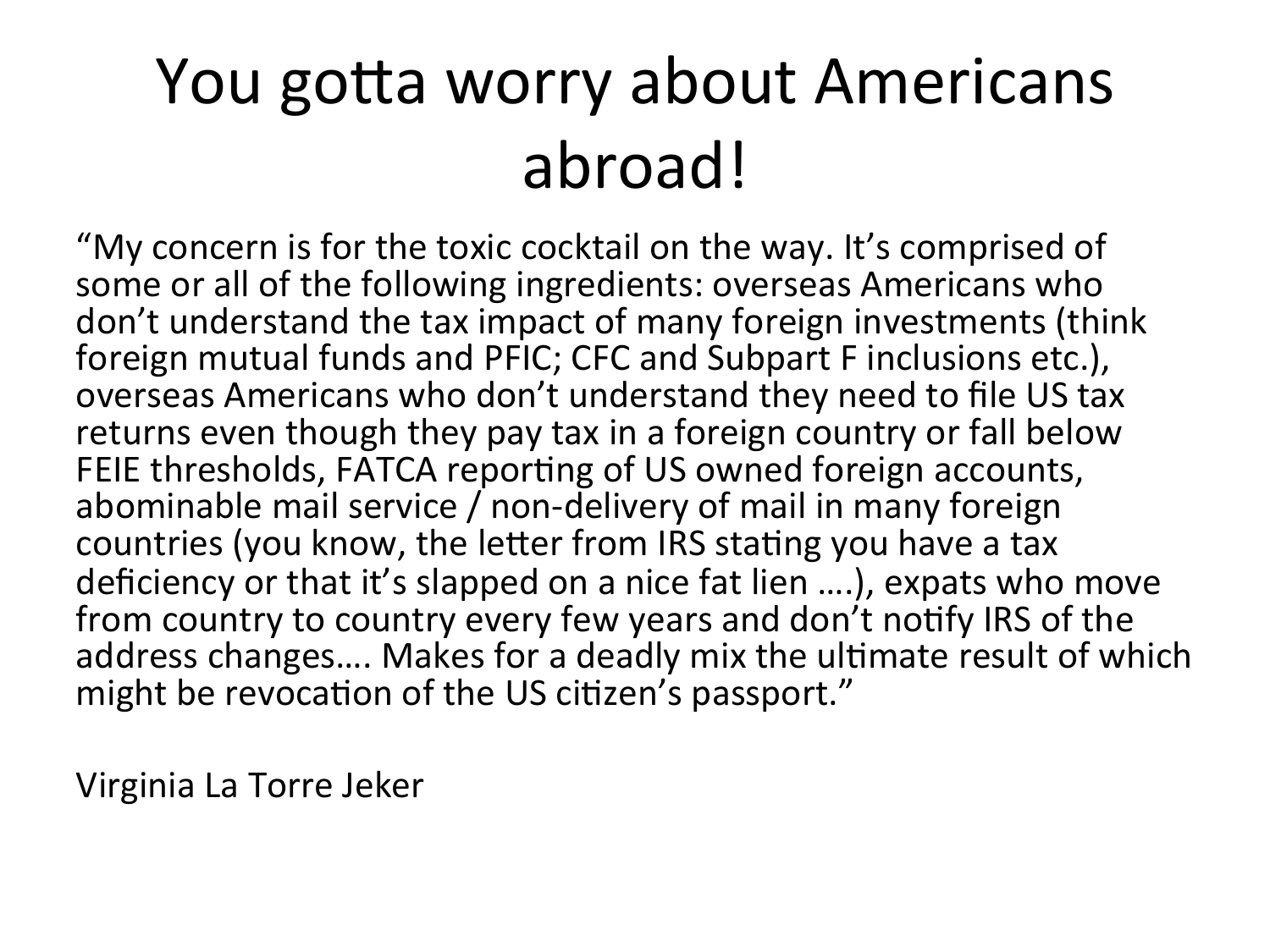### You gotta worry because ...

With the stroke of a pen, President Obama has "signed the last nail in the coffin of Americans abroad."

How can they survive without having a passport?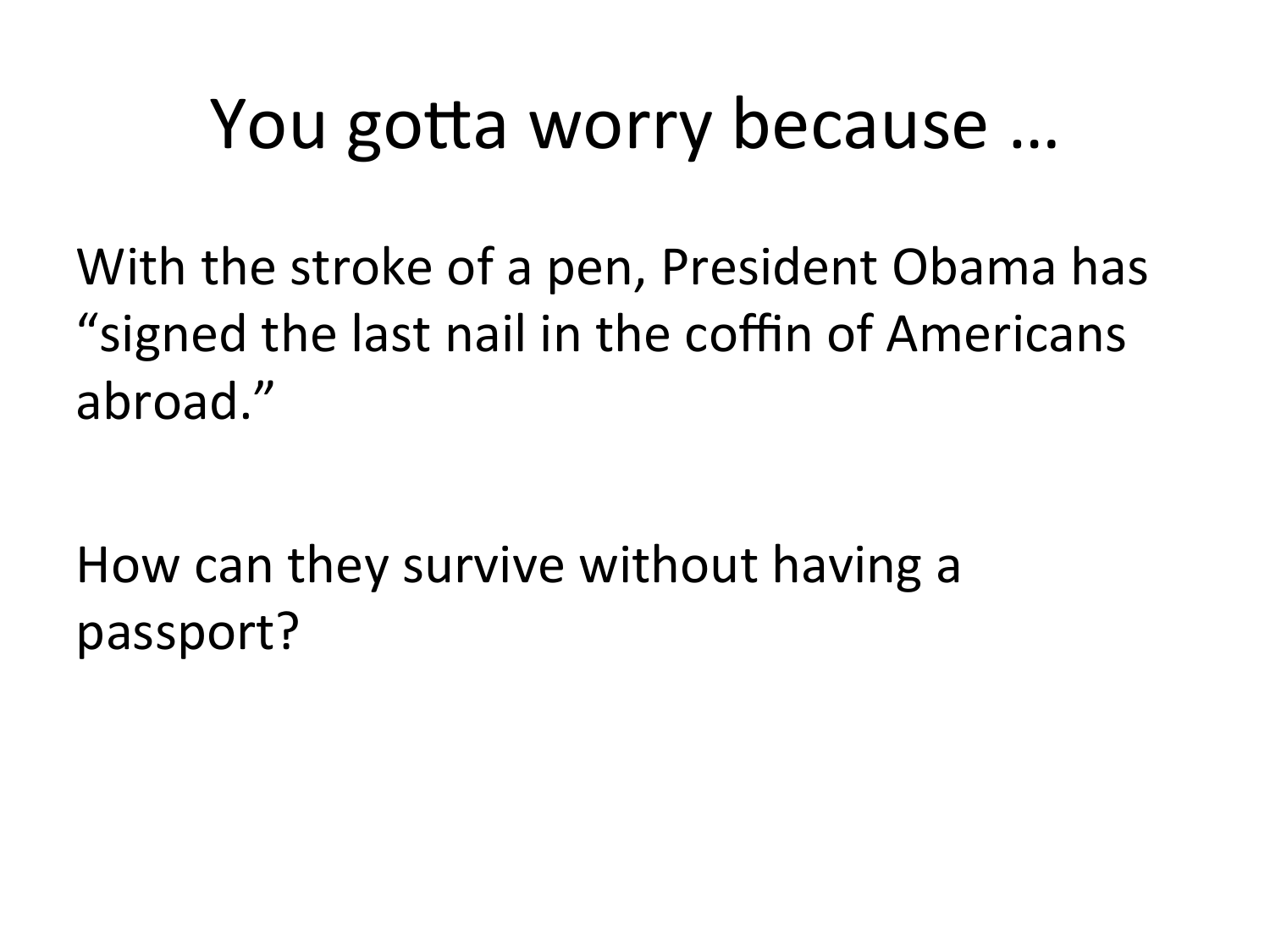### When it comes to mobility and passports ...

German citizens with German passports have the greatest potential for mobility. The U.S. passport if you CAN GET one and if you CAN KEEP one, is NOT the world's best passport.

CNN – March 1, 2016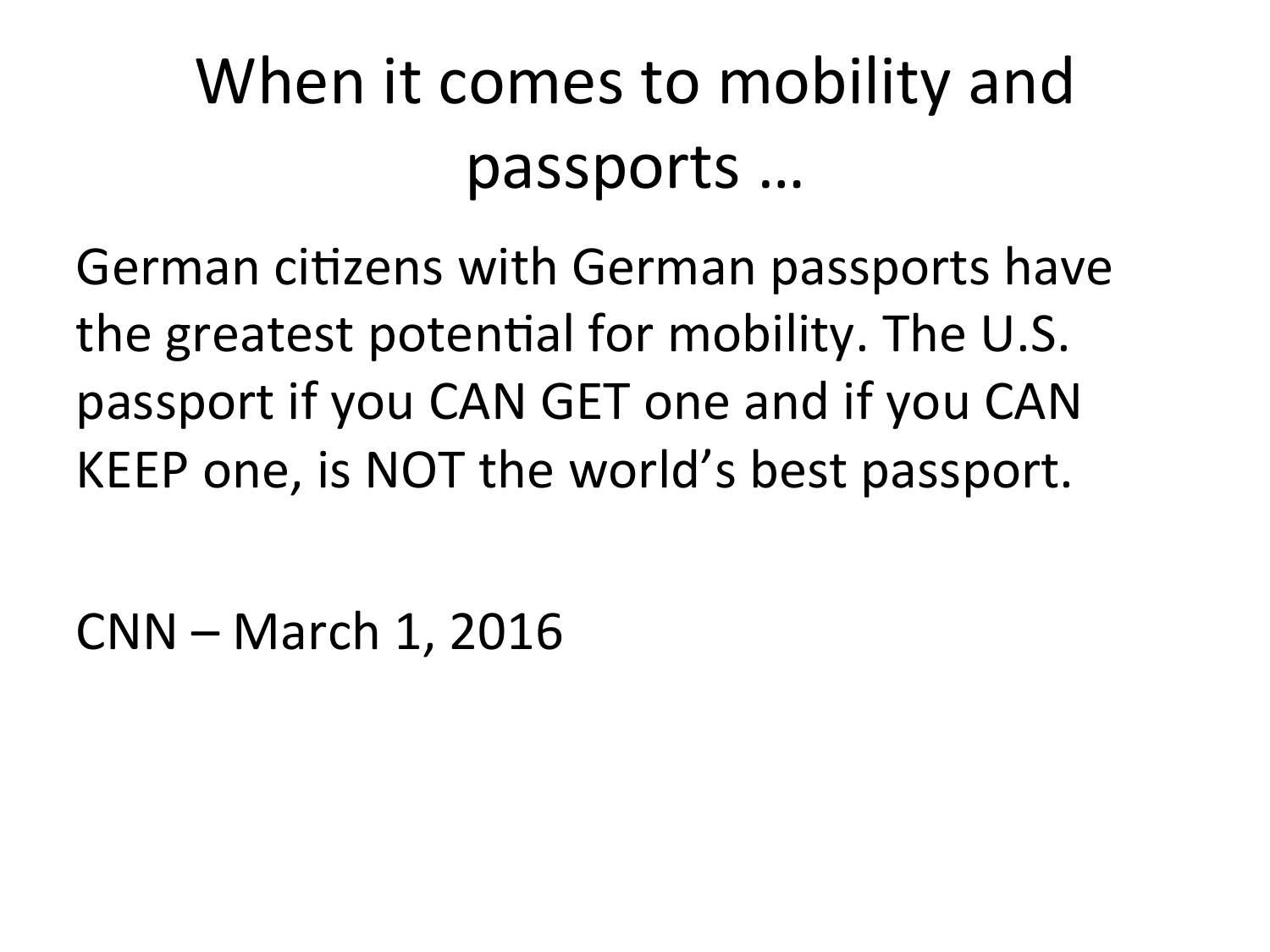#### A passport can be for the purpose of:

1. Denying travel to foreign nations, or;

2. Facilitating travel to foreign nations.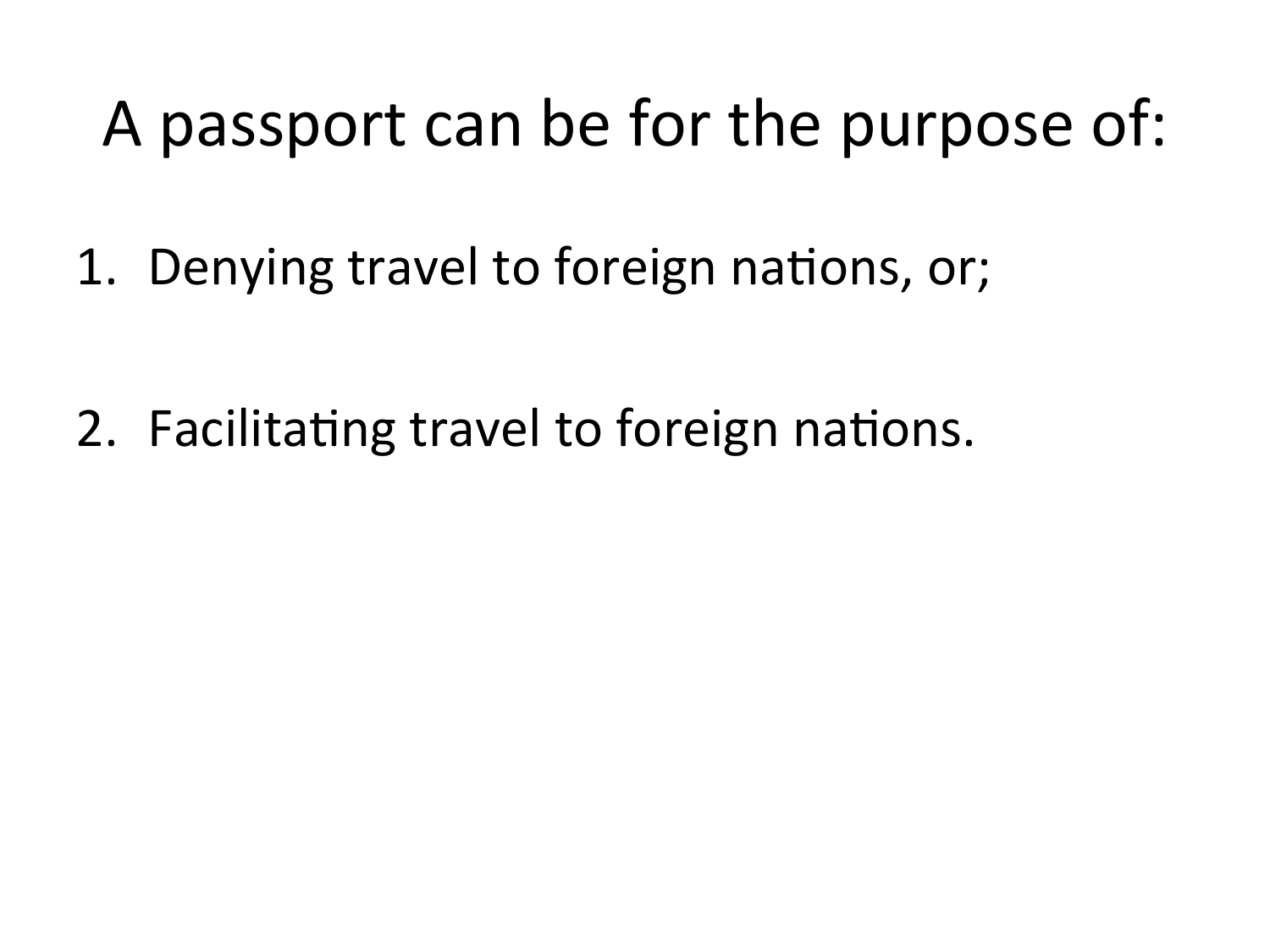### U.S. citizens are required to:

1. Enter the U.S. with a U.S. passport; and

2. Leave the U.S. on a U.S. passport.

Therefore, the passport can be used as an instrument of control – a document to keep people out OR to keep people in. (As Ron Paul said: The wall could be used to keep people in.)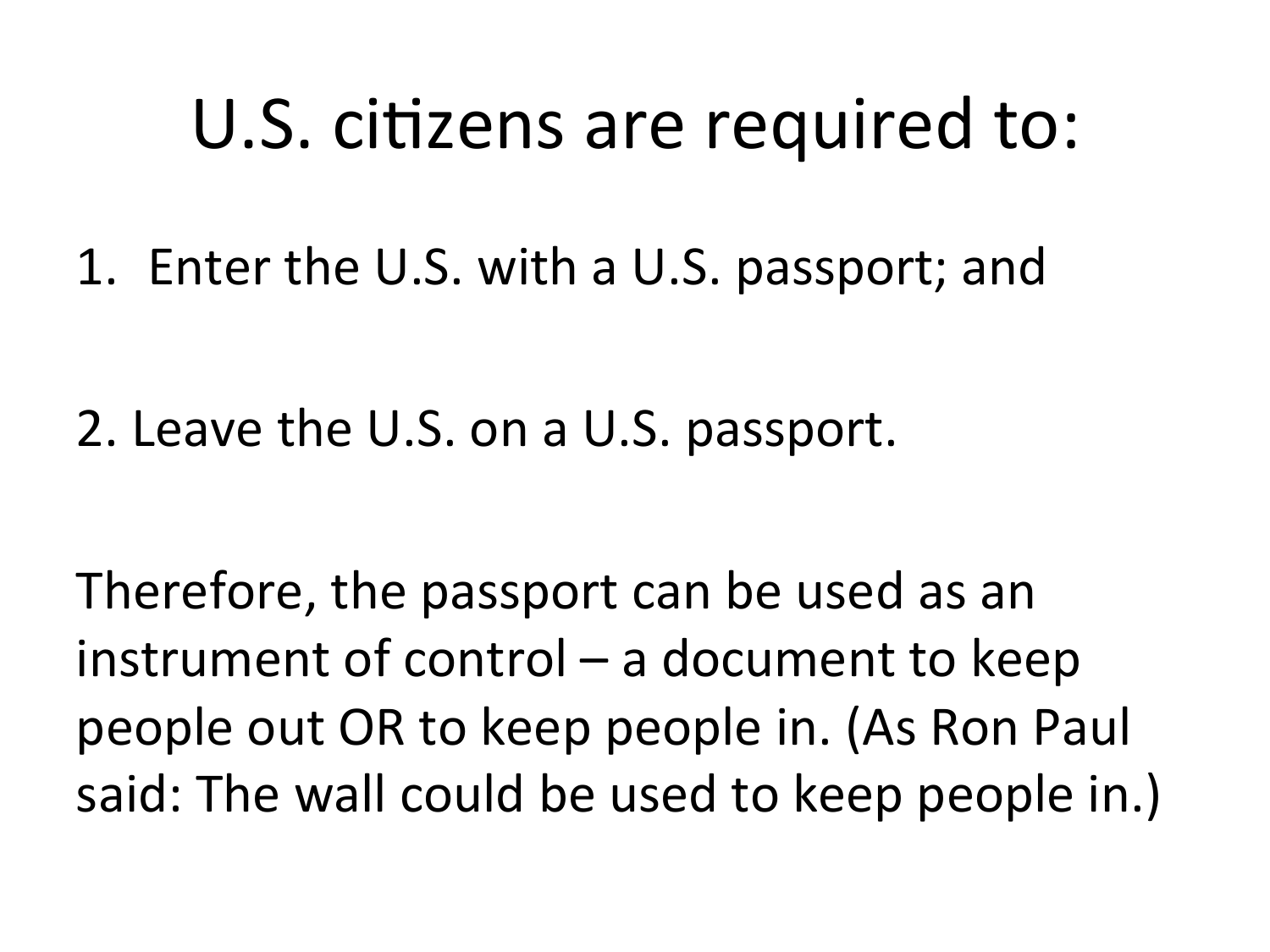### The talented Mrs. Shipley

"Career civil servant Ruth B. Shipley acted as chief of the Passport Division of the U.S. State Department from 1928 to 1955. Shipley personally reviewed every passport application, and prior to 1958 Supreme Court decision, her actions were subject to no judicial review. Shipley denied passports to Paul Robeson, Arthur Miller, Linus Pauling, and "many other" Americans during the 1950s."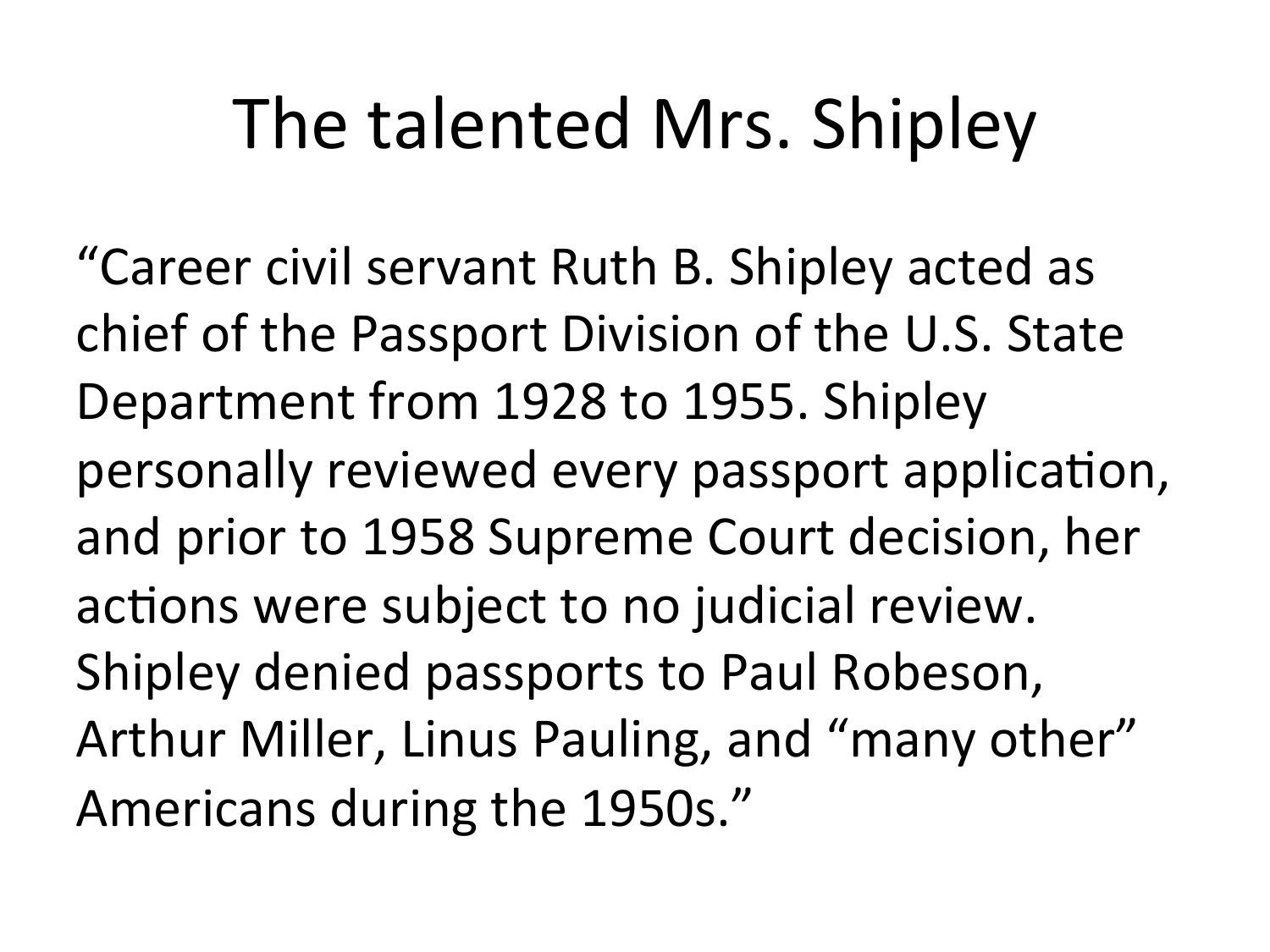### Passport revocation as a means to enforce payment of child support

2002 - Eudene Eunique was denied a passport because she was severely in arrears on her child support payments. She brought an action for declaratory and injunctive relief on the theory that the statute and regulation authorizing that denial were unconstitutional. See 42 U.S.C. § 652(k); 22 C.F.R. § 51.70(a)(8). The district granted summary judgment against her, and she appealed. WE AFFIRM. (U.S. Court of Appeals – 9<sup>th</sup> Circuit.)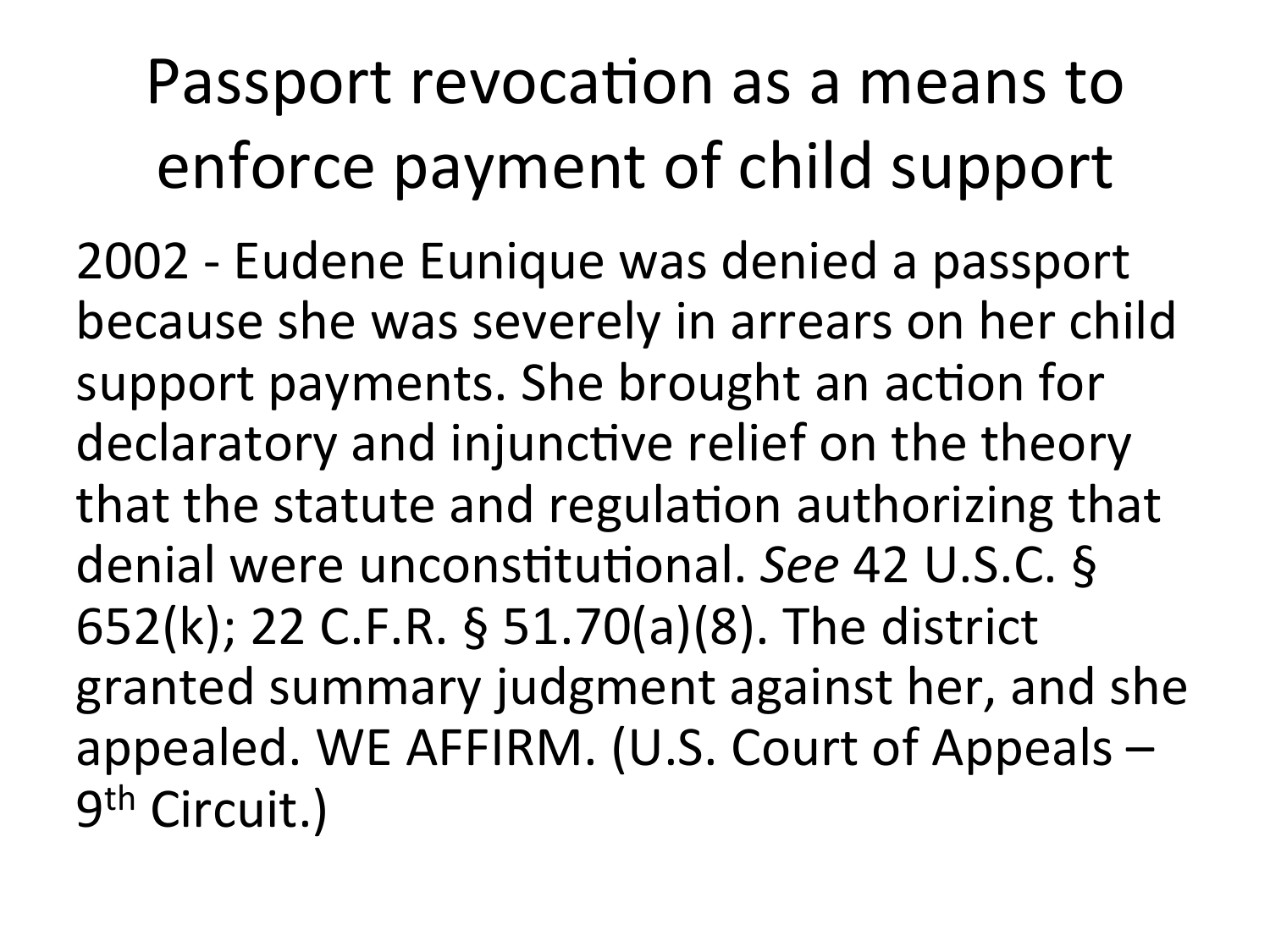#### Passport revocation as a means to enforce the payment of taxes

"The IRS is very aware of the potential for using the US passport as an effective means of increasing the collection of unpaid US taxes. The Government Accountability Office (GAO) issued a report to Congress on this very matter. It noted that a significant amount of unpaid federal taxes owed by individuals who were issued a US passport within the past four years had been outstanding for several years. The report urged that Congress consider legislation using the US passport as an enforcement tool in helping generate substantial collections of unpaid federal taxes and to increase tax compliance. The GAO Report, Gov't Accountability Office Report of March 2011, can be accessed here."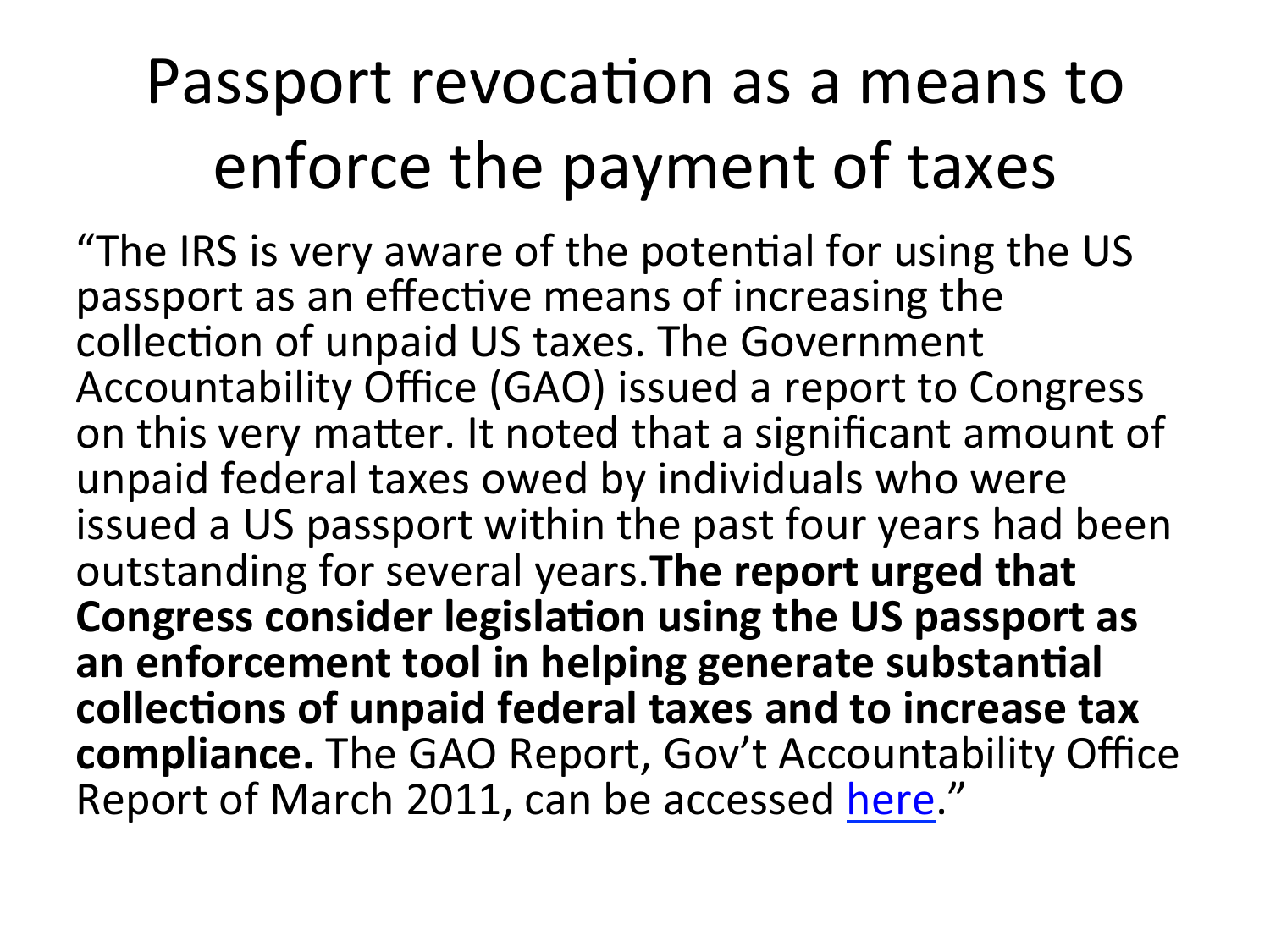### Legislation American style A: Hitchhiker legislation

A. Massive bills with unrelated sections  $-$  the vast majority are omnibus bills – few Congressmen even understand what they are signing

- FATCA
- Passport Revocation

Representative Mia Love of Utah has recently proposed legislation to restrict this practice.

http://www.americanews.com/story/politics/ 2016/01/27/congresswoman-wants-limit-bills-onesubject-time-stop-last-minute#article-fb-comments

Representative Love, clearly understands the "Trojan" Horse" nature of "hitchhiker legislation"!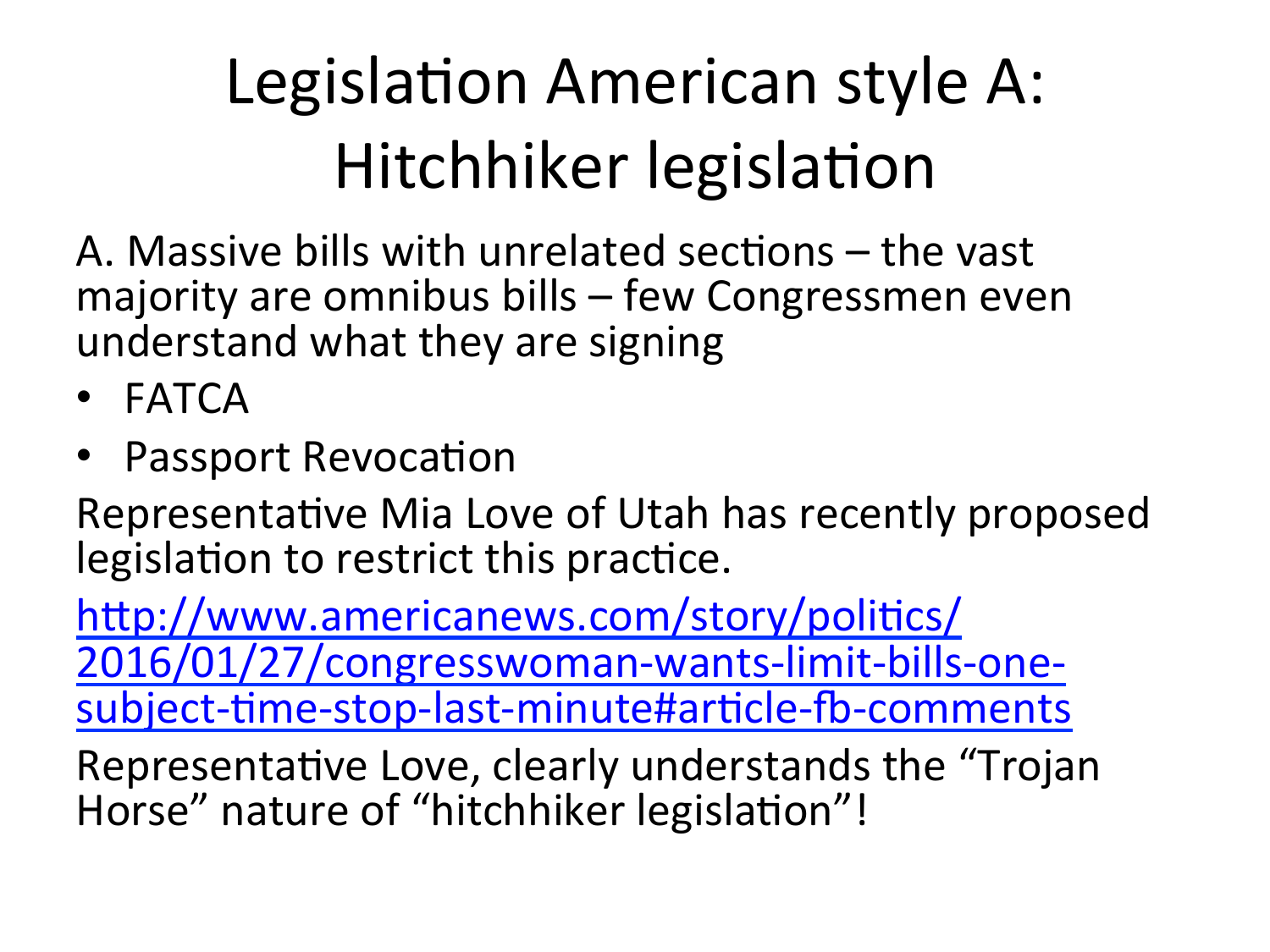### Legislation American Style B: The Revenue Offset

Revenue Offset Provisions – bills must explain how it will pay for the spending.

Revenue Offsets include:

- $\bullet$  FATCA
- Passport Revocation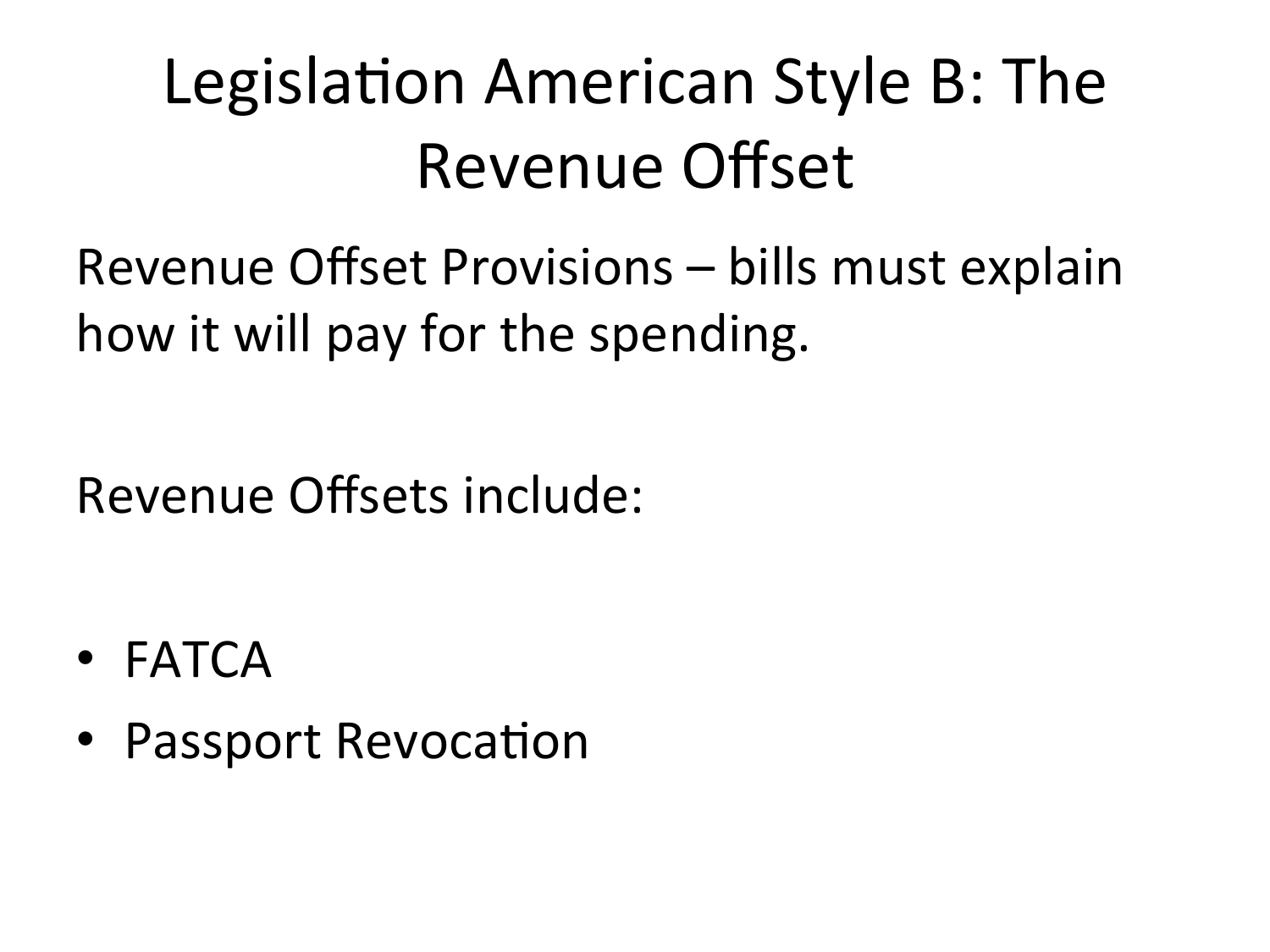#### "Fix America's Surface Transportation"

The "passport revocation" provision: The "Trojan Horse" soldier in the FAST Act.

#### **TITLE XXXII-OFFSETS SUBTITLE A–TAX PROVISIONS** SEC. 32101. REVOCATION OR DENIAL OF PASSPORT IN **CASE OF CERTAIN UNPAID TAXES.**

(a) In General-Subchapter D of chapter 75 of the Internal Revenue Code of 1986 is amended by adding at the end the following new section: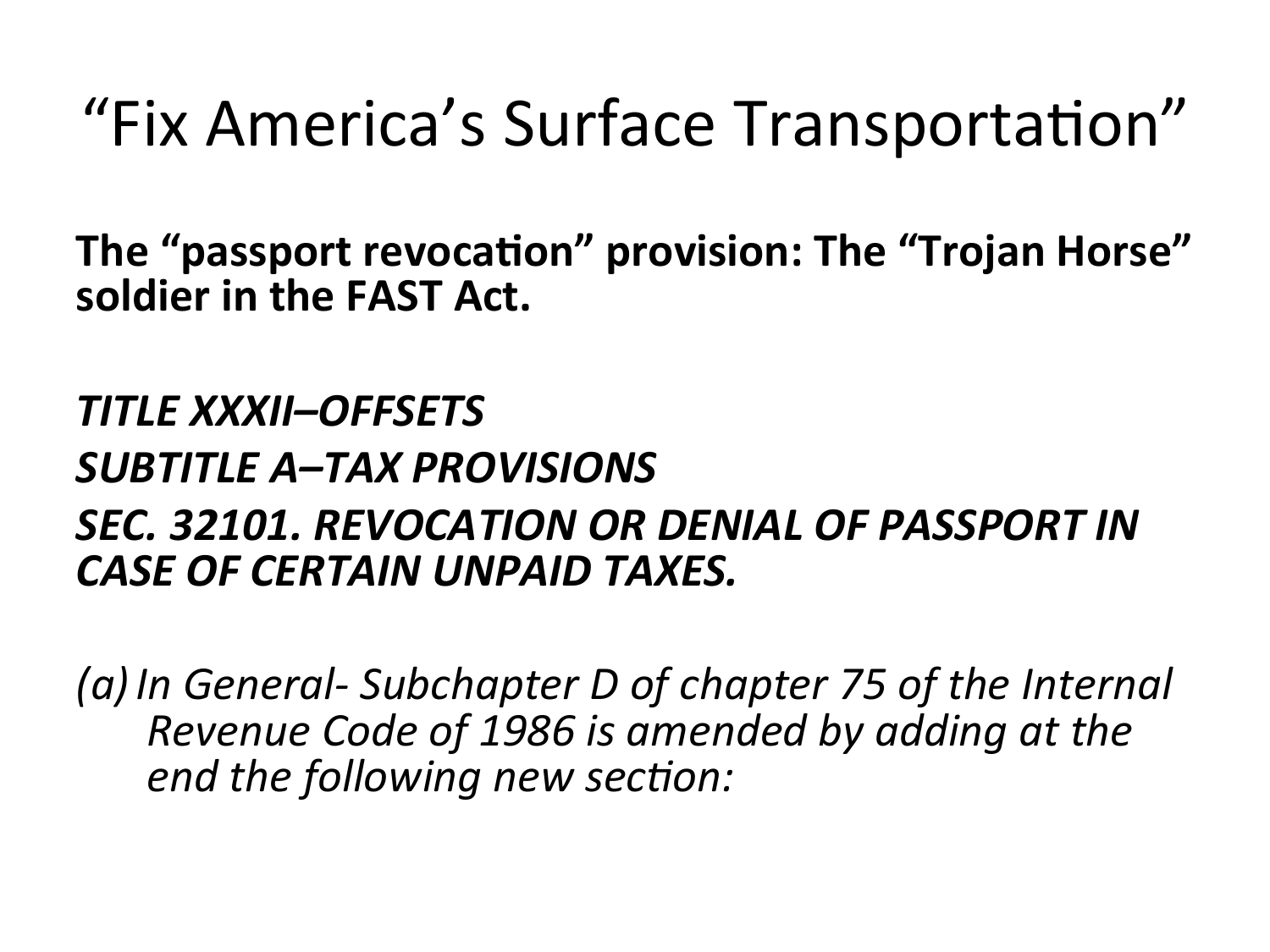### Fixing America's Surface Transportation

Section 3201 of the FAST Act amends the Internal Revenue Code by adding a new S. 7345 to Subchapter D of chapter 75. Chapter 75 is the section of the Internal Revenue Code that prescribes: "CRIMES, OTHER OFFENSES AND FORFEITURES". Note also that Congress can keep adding new sections. For example, S. 7346, etc. this year, S. 7347 next year. (A "Guatanamo Bay" legislative prison perhaps?)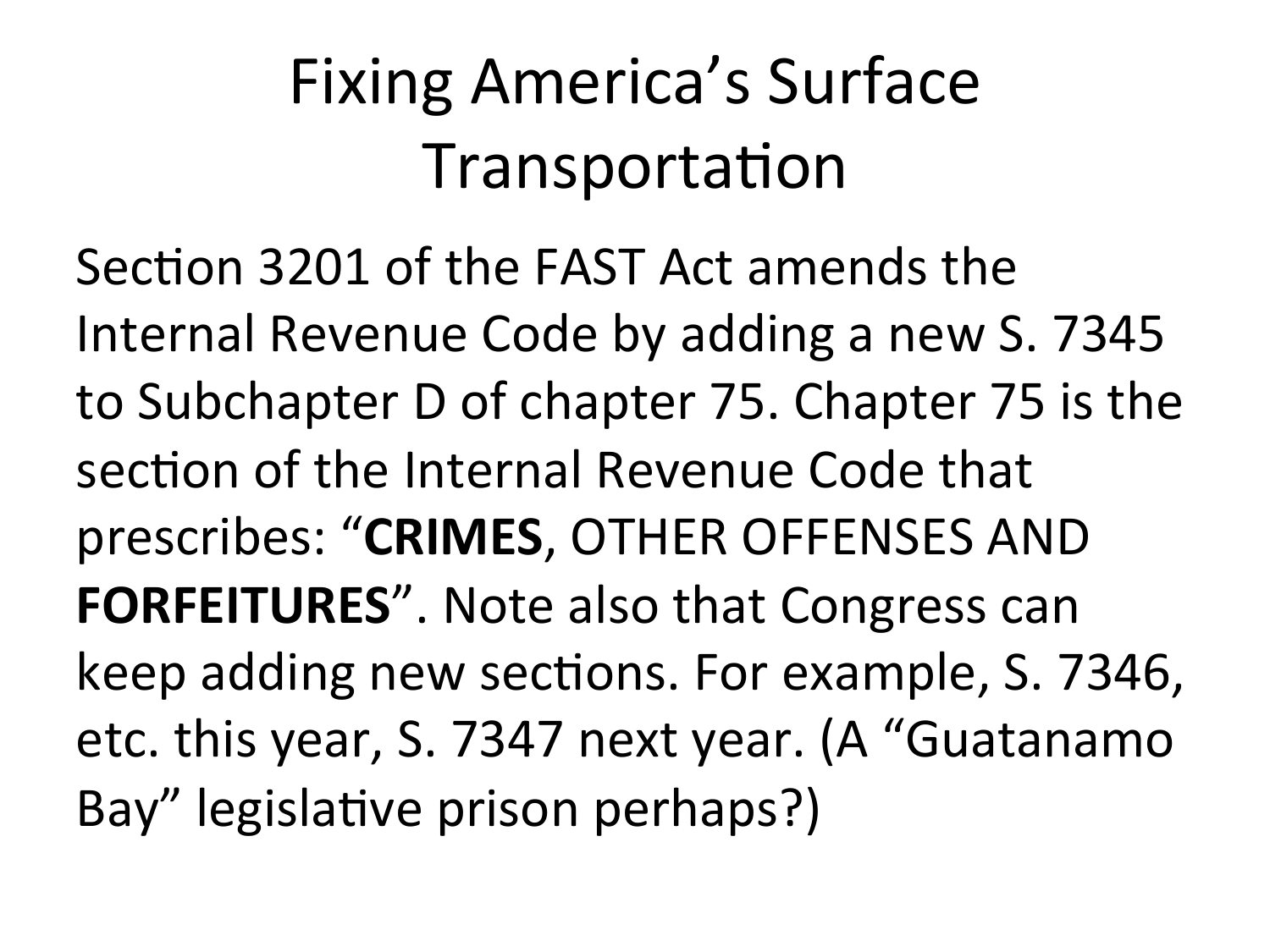### Title 26 General Outline

| $\equiv$ U.S. Code > Title 26                                               |  |  |
|-----------------------------------------------------------------------------|--|--|
| U.S. Code: Title 26 - INTERNAL REVENUE CODE                                 |  |  |
| Current through Pub. L. 114-38. (See Public Laws for the current Congress.) |  |  |
| <b>US Code</b><br><b>Notes</b>                                              |  |  |
| • SUBTITLE A - Income Taxes $(661 to 1564)$                                 |  |  |

- SUBTITLE B Estate and Gift Taxes (§§ 2001 to 2801)
- SUBTITLE C Employment Taxes (§§ 3101 to 3511)
- SUBTITLE D Miscellaneous Excise Taxes (§§ 4001 to 5000C)
- SUBTITLE E Alcohol, Tobacco, and Certain Other Excise Taxes (§§ 5001 to 5891)
- SUBTITLE F Procedure and Administration (§§ 6001 to 7874)
- SUBTITLE G The Joint Committee on Taxation (§§ 8001 to 8023)
- SUBTITLE H Financing of Presidential Election Campaigns (§§ 9001 to 9042)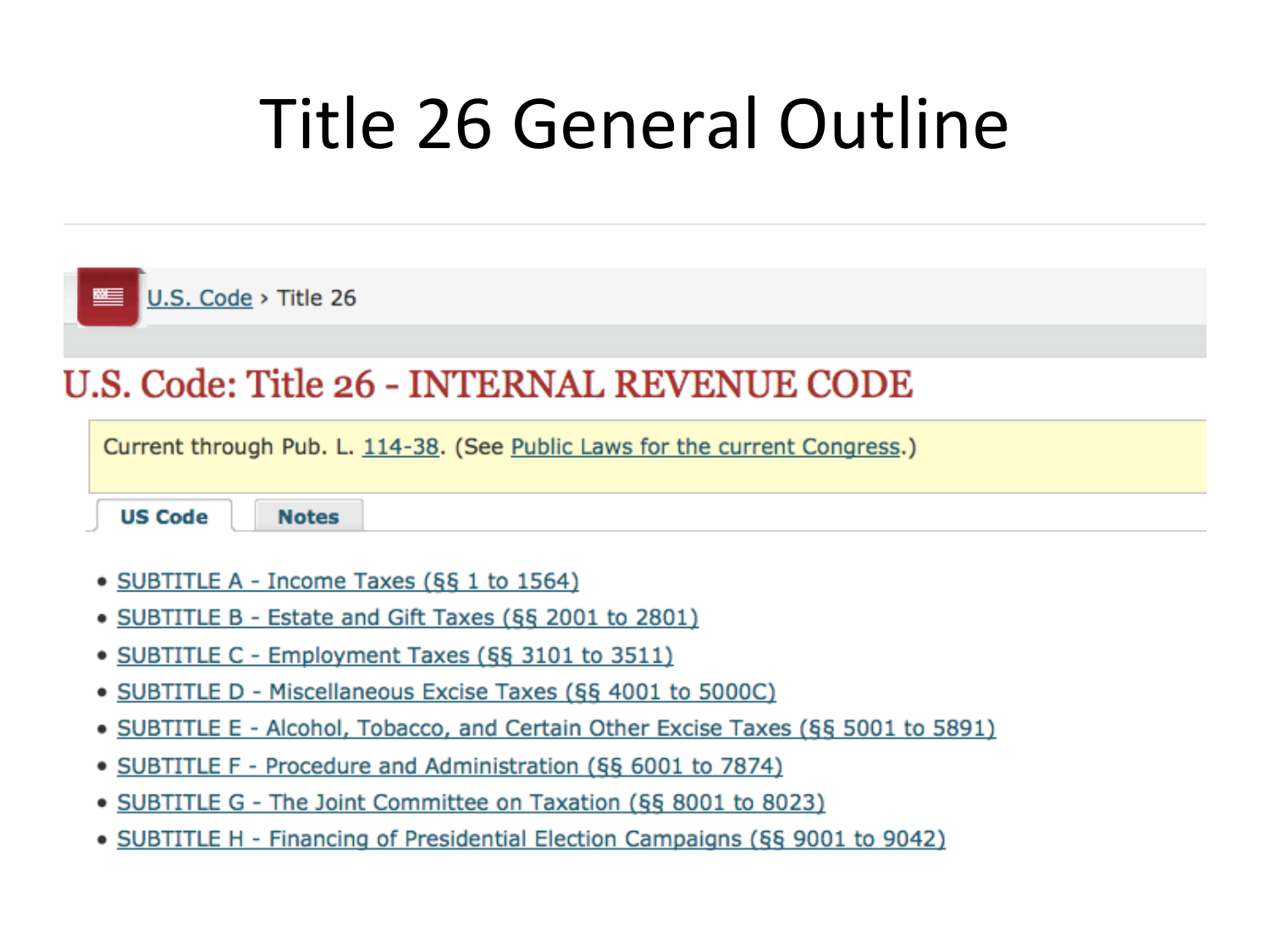### Internal Revenue Code - Subtitle F

Ţ.

| <b>US Code</b><br><b>Notes</b>                                                                            |
|-----------------------------------------------------------------------------------------------------------|
|                                                                                                           |
| • CHAPTER 61 - INFORMATION AND RETURNS (§§ 6001 to 6117)                                                  |
| • CHAPTER 62 - TIME AND PLACE FOR PAYING TAX (§§ 6151 to 6167)                                            |
| • CHAPTER 63 - ASSESSMENT (§§ 6201 to 6255)                                                               |
| • CHAPTER 64 - COLLECTION (§§ 6301 to 6361)                                                               |
| • CHAPTER 65 - ABATEMENTS, CREDITS, AND REFUNDS (§§ 6401 to 6432)                                         |
| <u>• CHAPTER 66 - LIMITATIONS (§§ 6501 to 6533)</u>                                                       |
| • CHAPTER 67 - INTEREST (§§ 6601 to 6631)                                                                 |
| <u> CHAPTER 68 - ADDITIONS TO THE TAX, ADDITIONAL AMOUNTS, AND ASSESSABLE PENALTIES (§§ 6651 to 6751)</u> |
| • CHAPTER 69 - GENERAL PROVISIONS RELATING TO STAMPS (§§ 6801 to 6808)                                    |
| • CHAPTER 70 - JEOPARDY, RECEIVERSHIPS, ETC. (§§ 6851 to 6873)                                            |
| • CHAPTER 71 - TRANSFEREES AND FIDUCIARIES (§§ 6901 to 6905)                                              |
| • CHAPTER 72 - LICENSING AND REGISTRATION (§§ 7001 to 7012)                                               |
| • CHAPTER 73 - BONDS (§§ 7101 to 7103)                                                                    |
| • CHAPTER 74 - CLOSING AGREEMENTS AND COMPROMISES (§§ 7121 to 7124)                                       |
| • CHAPTER 75 - CRIMES, OTHER OFFENSES, AND FORFEITURES (§§ 7201 to 7344)                                  |
| • CHAPTER 76 - JUDICIAL PROCEEDINGS (§§ 7401 to 7491)                                                     |
| • CHAPTER 77 - MISCELLANEOUS PROVISIONS (§§ 7501 to 7528)                                                 |
| . CHAPTER 78 - DISCOVERY OF LIARILITY AND ENFORCEMENT OF TITLE (SS 7601 to 7655)                          |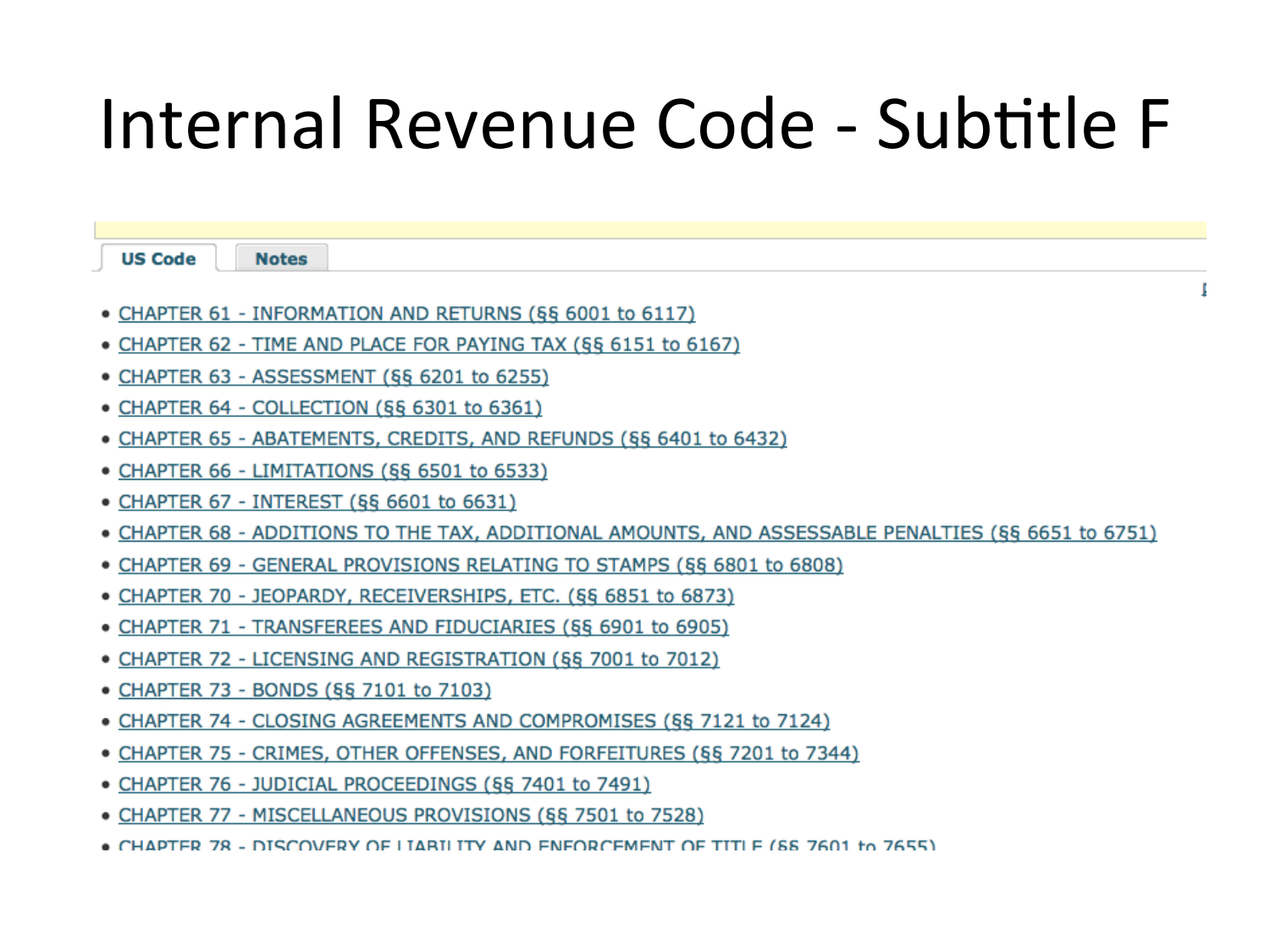Deconstructing S.  $7345 - 1$ : Linking passports to tax arrears - General

(a) In General- If the Secretary receives certification by the Commissioner of Internal Revenue that an individual has a SERIOUSLY delinguent tax debt, the Secretary SHALL transmit such certification to the Secretary of State for action with respect to DENIAL, REVOCATION, or LIMITATION of a passport pursuant to section 32101 of the FAST Act.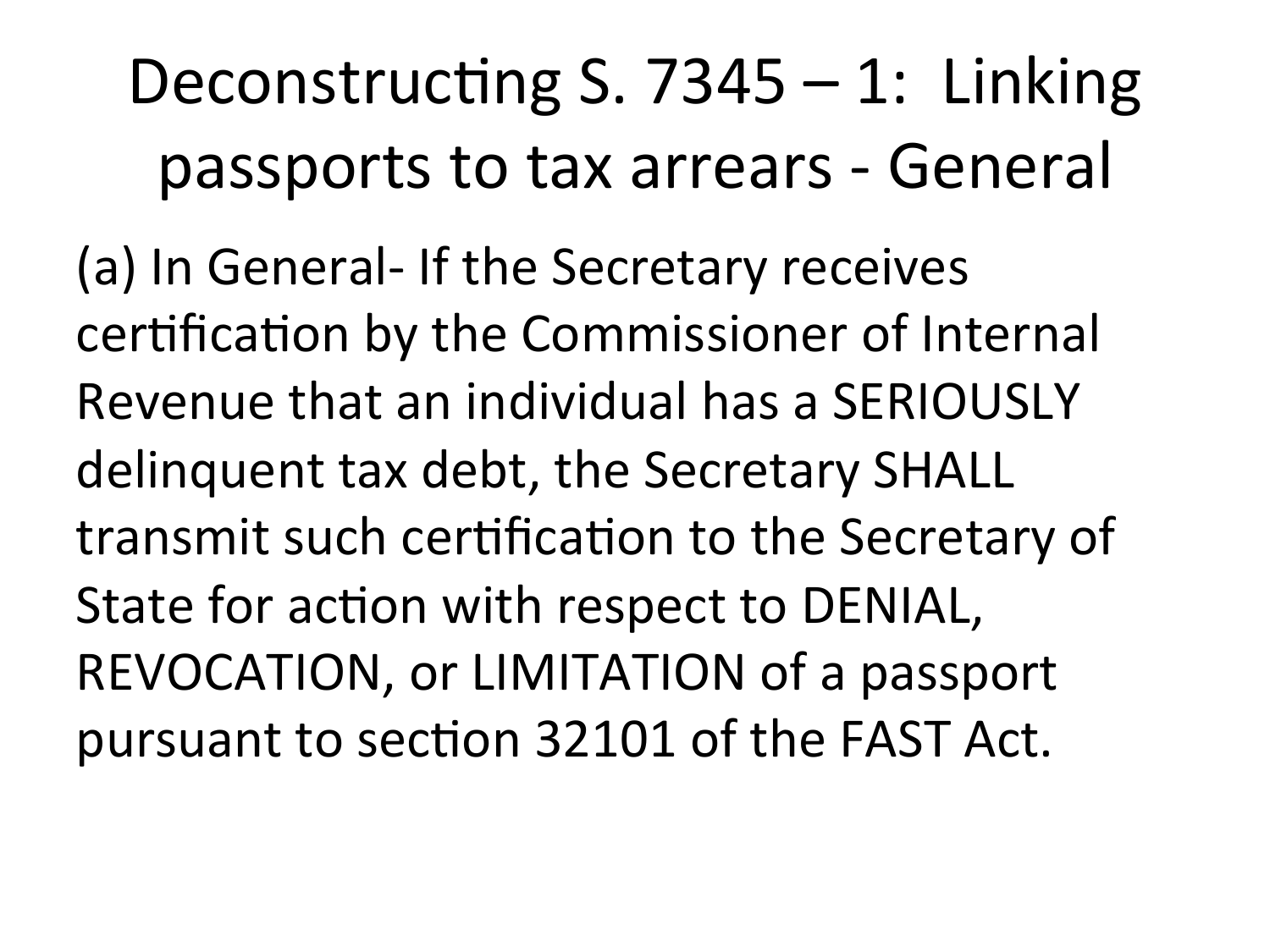### Deconstructing S.  $7345-2$ : Passport DENIAL - MANDATORY

(A) IN GENERAL- Except as provided under subparagraph  $(B)$ , upon receiving a certification described in section 7345 of the Internal Revenue Code of 1986 from the Secretary of the Treasury, the Secretary of State SHALL NOT issue a passport to any individual who has a seriously delinquent tax debt described in such section.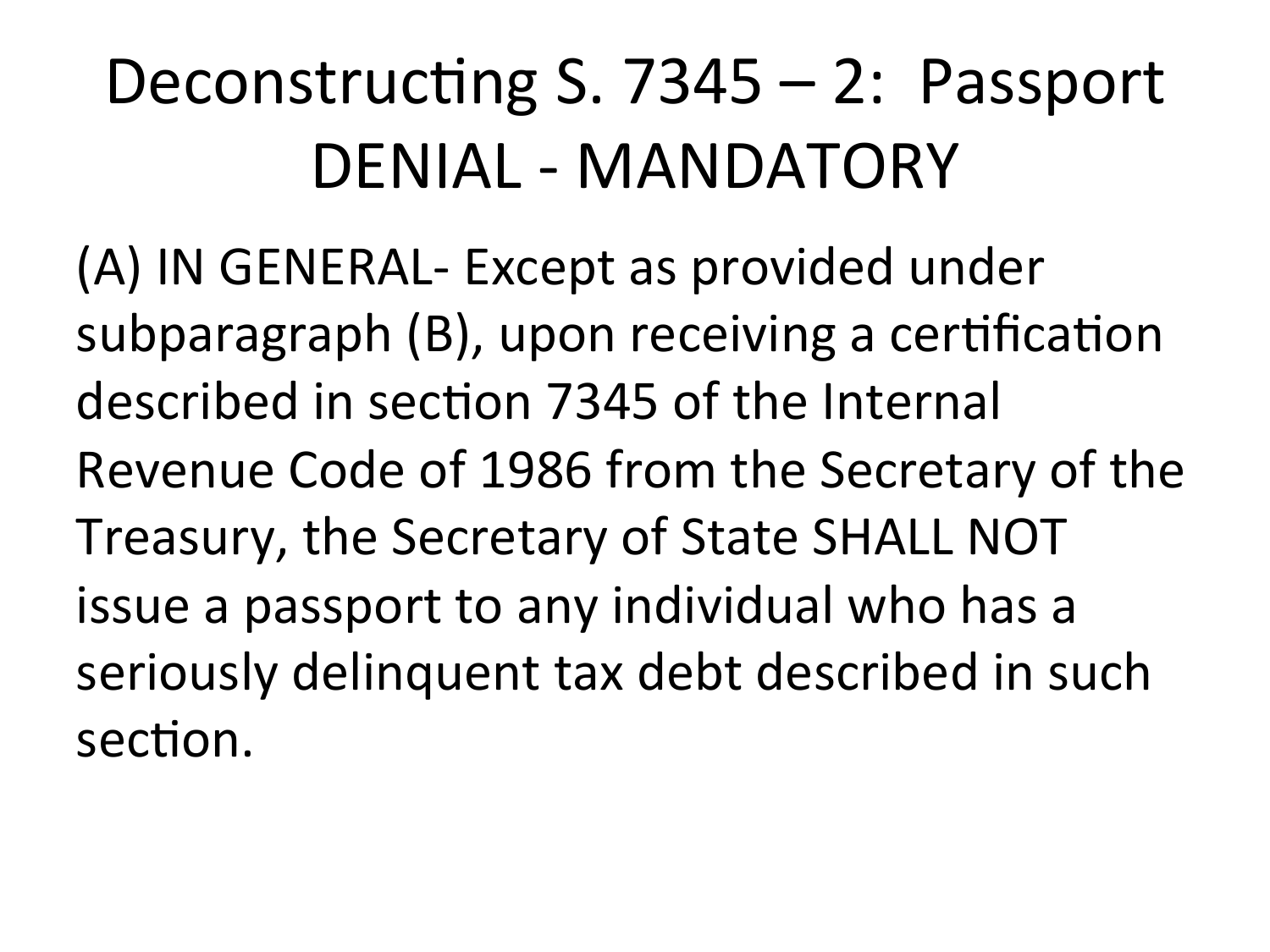Deconstructing S.  $7345 - 3$ : Passport **REVOCATION - PERMISSIVE** 

(2) REVOCATION-

(A) IN GENERAL- The Secretary of State may revoke a passport previously issued to any individual described in paragraph (1)(A).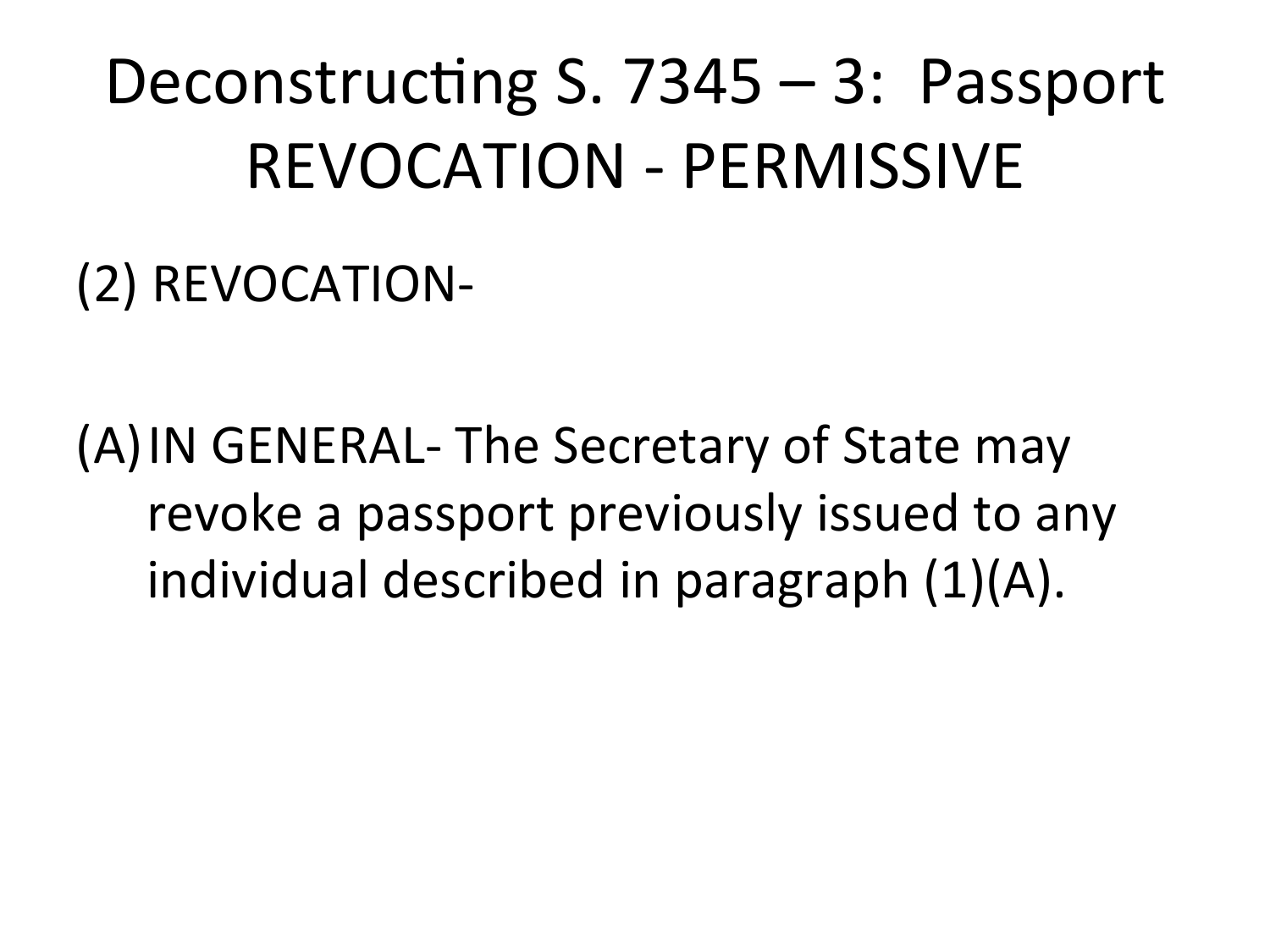### Deconstructing S.  $7345-4$ : Passport LIMITATION - PERMISSIVE

(B) LIMITATION FOR RETURN TO UNITED STATES-If the Secretary of State decides to revoke a passport under subparagraph  $(A)$ , the Secretary of State, before revocation, may-

- (i) limit a previously issued passport only for return travel to the United States; or
- (ii) issue a limited passport that only permits return travel to the United States.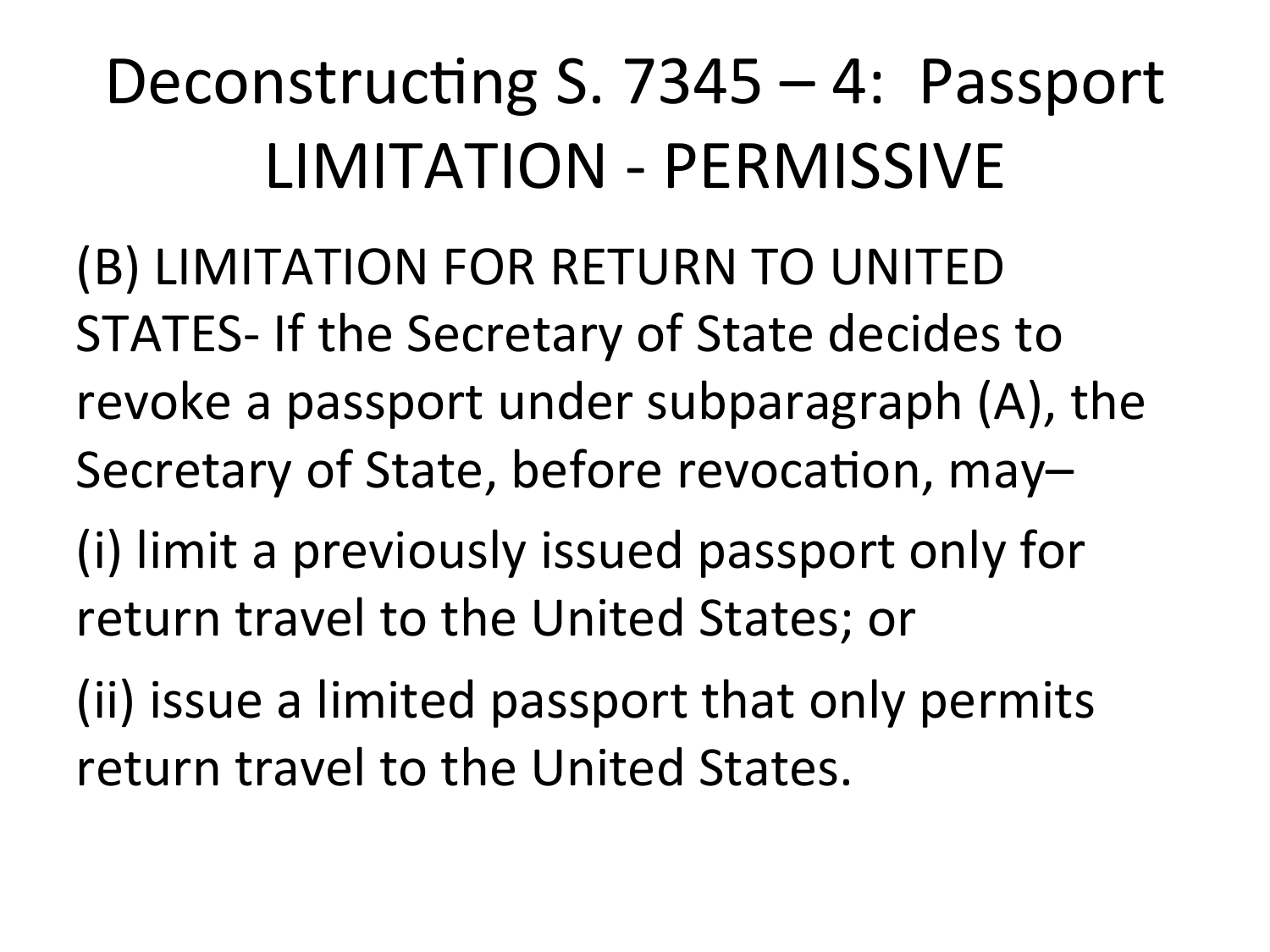### A "seriously delinquent" tax debt includes ...

(1) IN GENERAL- For purposes of this section, the term seriously delinquent tax debt' means an unpaid, legally enforceable Federal tax liability of an individual–

(A) which has been **assessed**,

 $(B)$  which is greater than \$50,000, and

(C) with respect to which–

(i) a notice of lien has been filed pursuant to section 6323 and the administrative rights under section 6320 with respect to such filing have been exhausted or have lapsed, or

(ii) a **levy** is made pursuant to section 6331.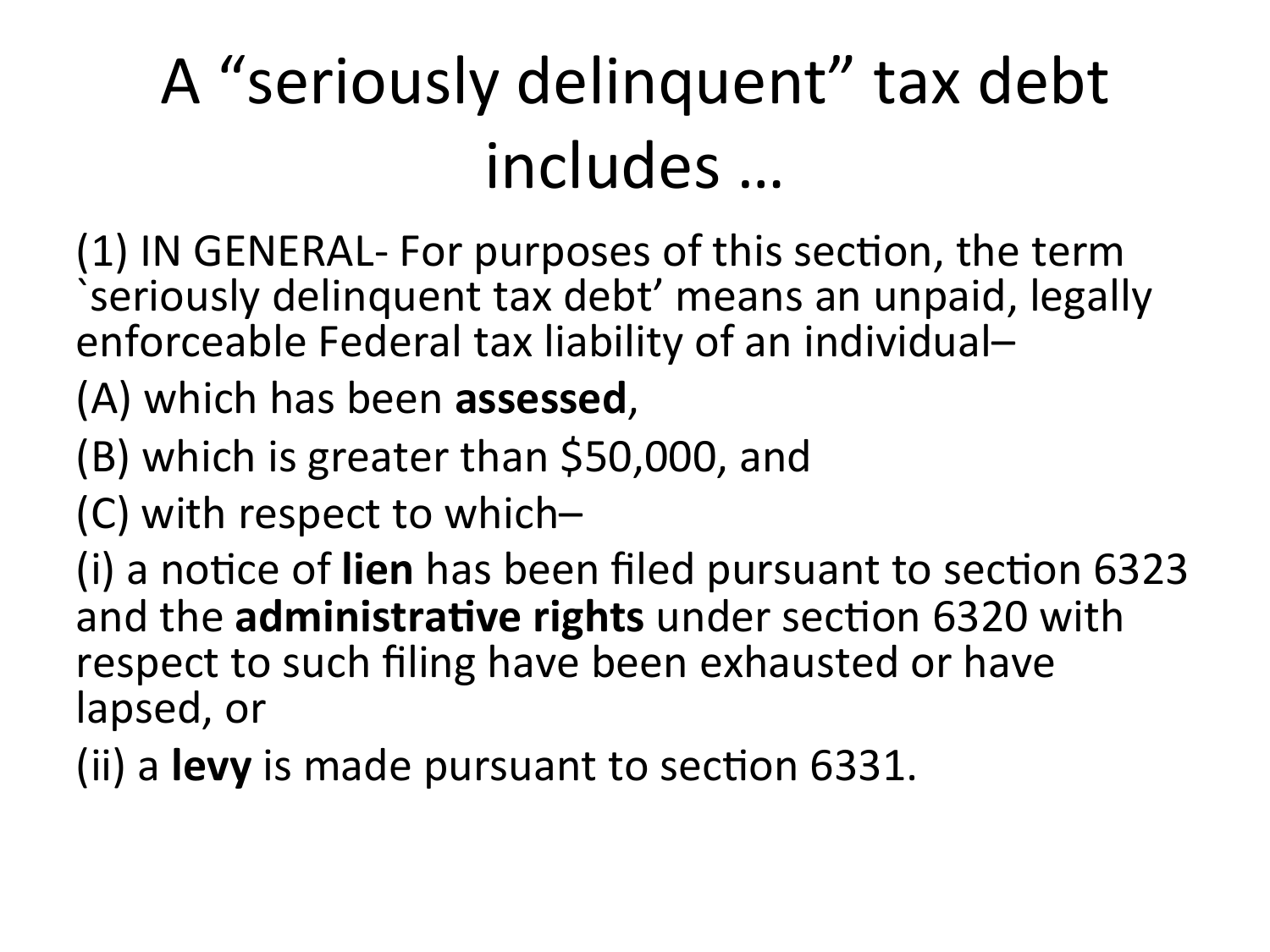### Does the \$50,000 include interest and penalties?

Yes!

FATCA Form 8938 and IRC S. 6038D(d): https://www.law.cornell.edu/uscode/text/ 26/6038D

FATCA, America's new tool for Passport Confiscation!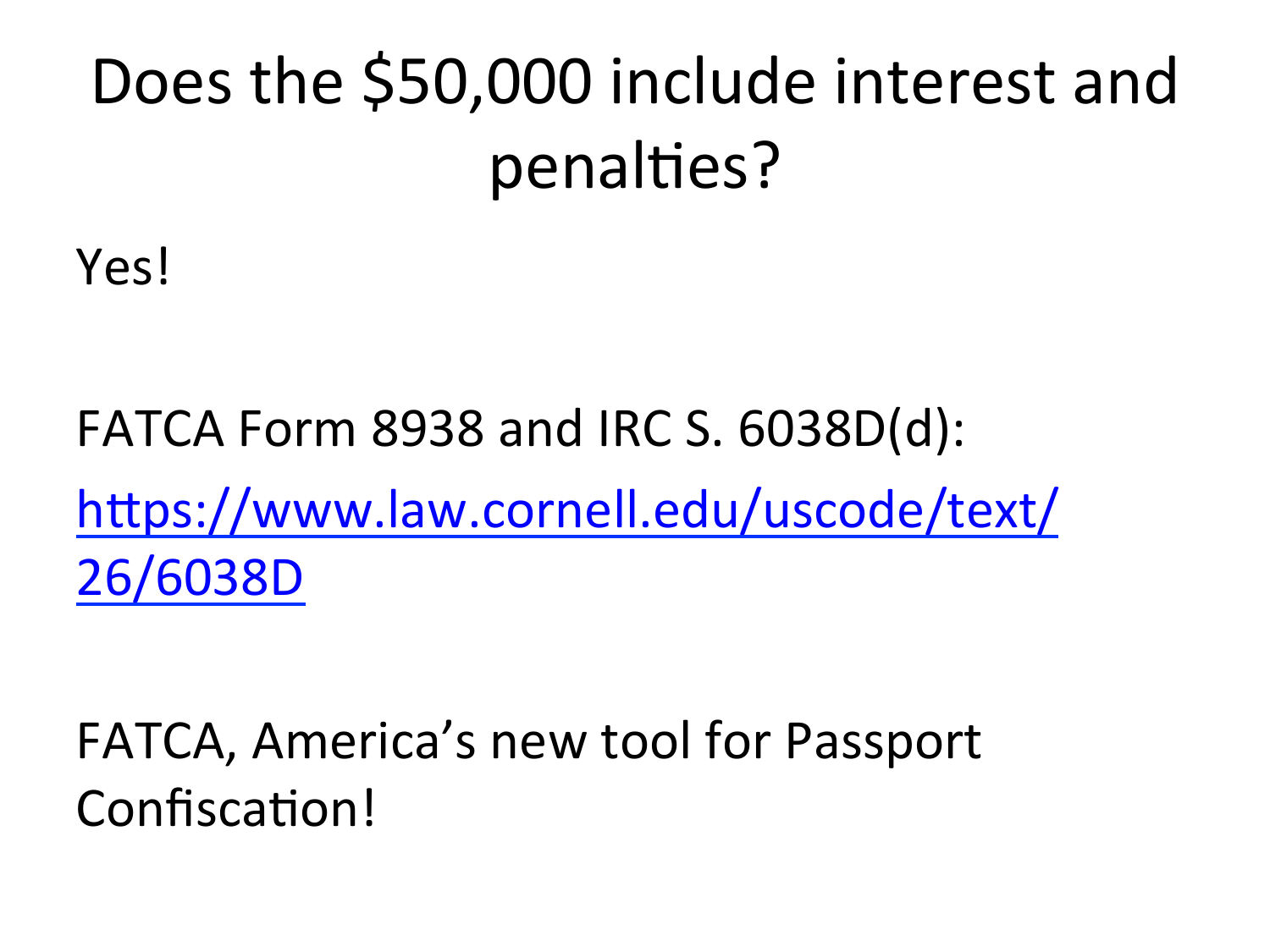#### The new reality for Americans abroad

Q. What is the defining feature of an American living abroad?

A. He/she lives live "In the penalty box".

https://www.taxconnections.com/taxblog/ part-1-life-in-the-penalty-box-u-s-citizens-andgreen-card-holders-living-outside-the-us/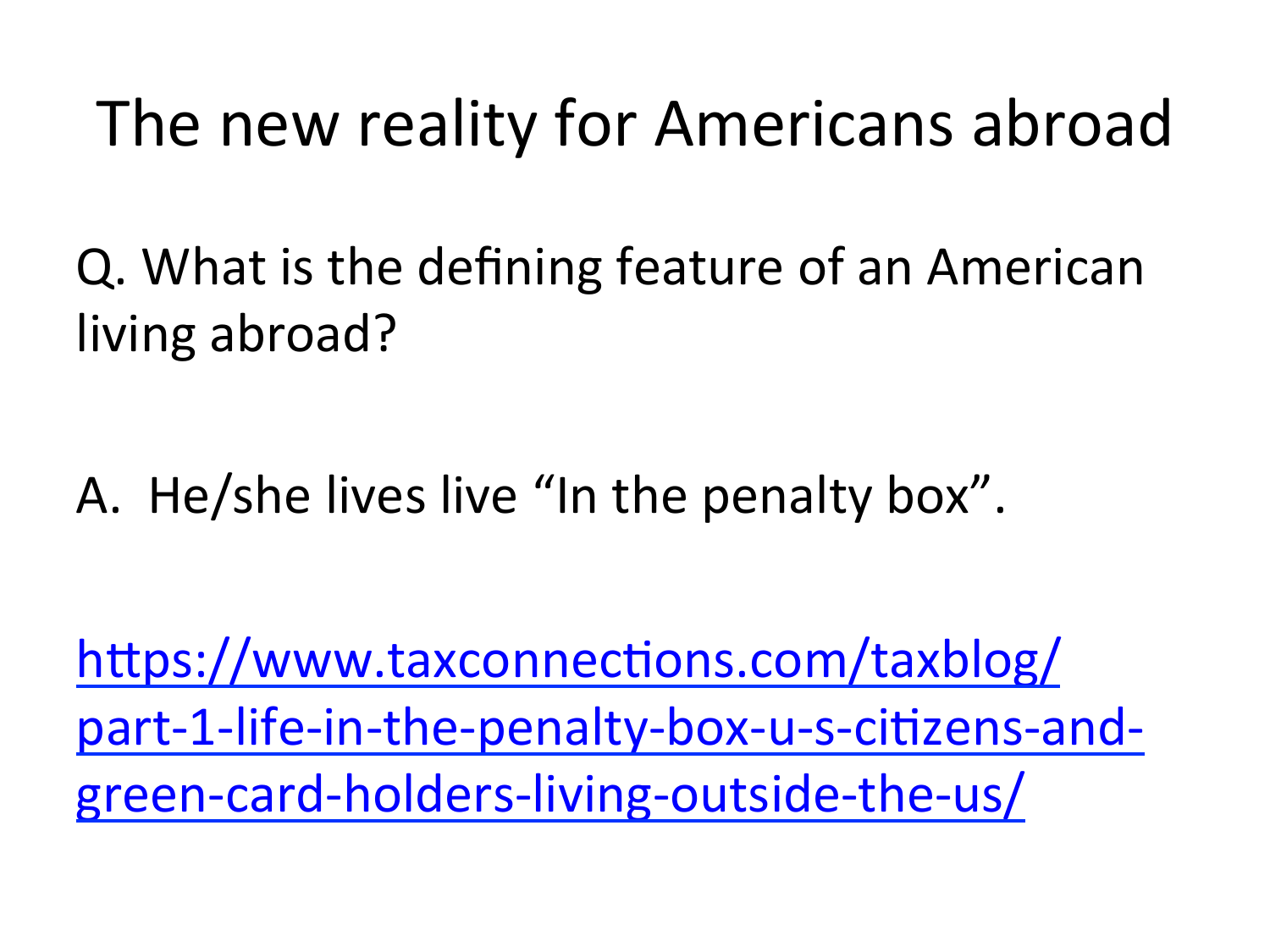### A "seriously delinquent" tax debt does NOT include (we are reasonable ...)

 $(A)$  a debt that is being paid in a timely manner pursuant to an agreement to which the individual is party under section 6159 or 7122, and

 $(B)$  a debt with respect to which collection is suspended with respect to the individual–

(i) because a due process hearing under section 6330 is requested or pending, or

(ii) because an election under subsection (b) or (c) of section 6015 is made or relief under subsection (f) of such section is requested.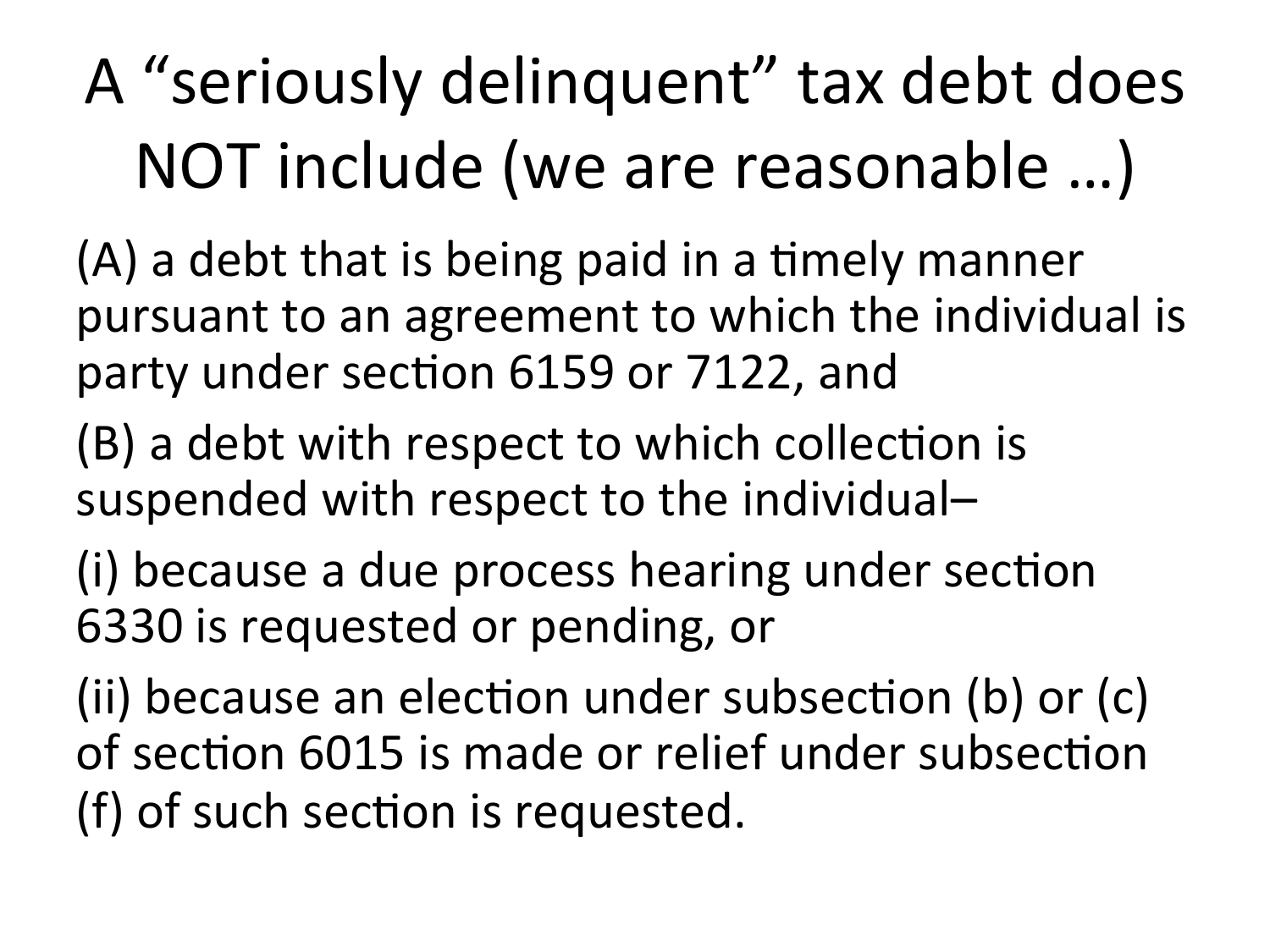## I'm an American! I have rights!

- 1. The simple fact is that there are a large number of steps that must be cleared before the tax debt can be used to impact entitlement to a U.S. passport.
- 2. I expect a very slow rollout. I suspect it will take a long time before the IRS begins the process of passport revocation.
- 3. Old Russian saying: "The days go slowly and the years go quickly!"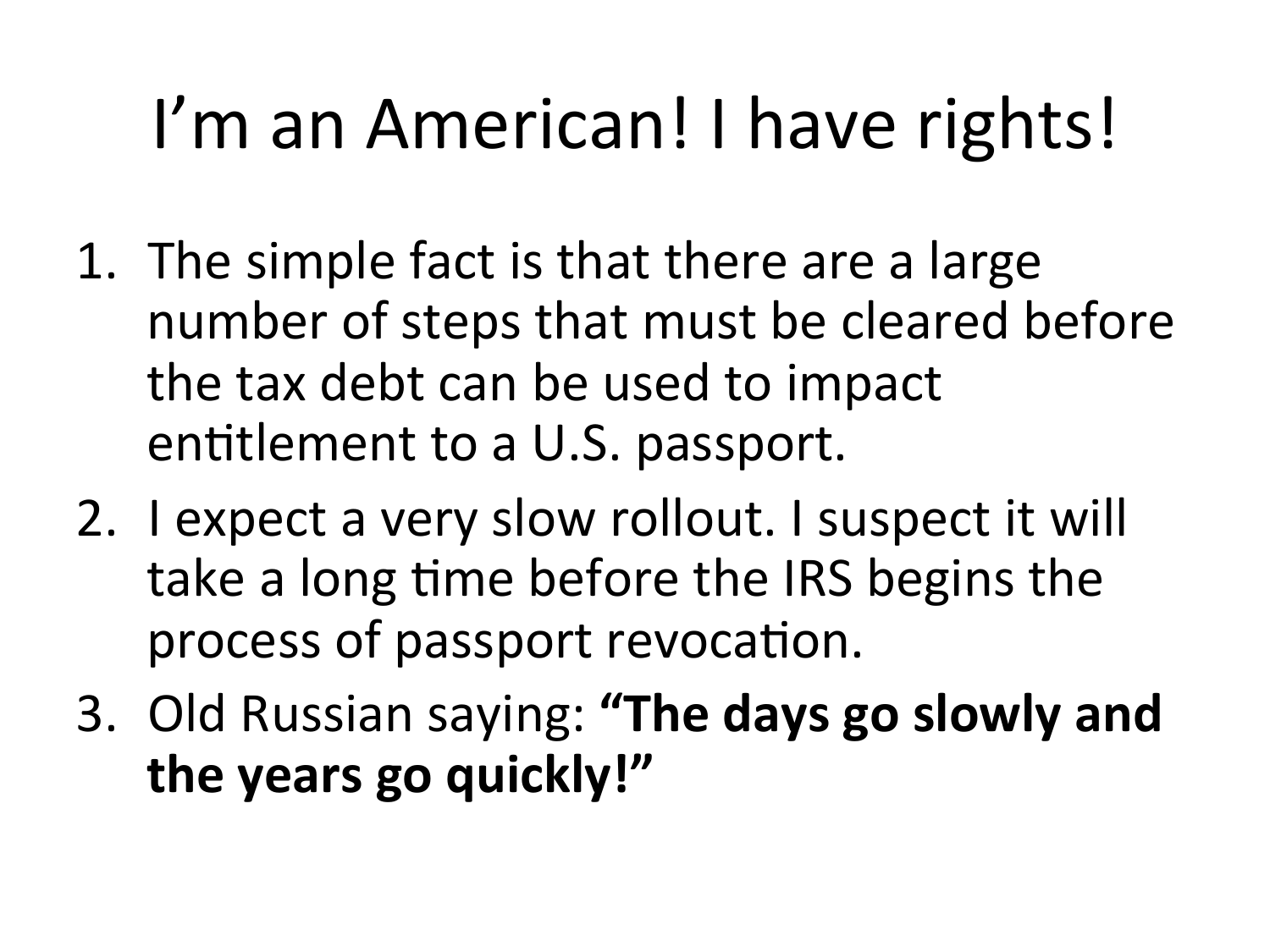### On it's own initiative, the State Department can revoke or DENY...

(f) Revocation or Denial of Passport in Case of Individual Without Social Security Account Number-

 $(1)$  DENIAL-

(A) IN GENERAL- Except as provided under subparagraph (B), upon receiving an application for a passport from an individual that either-

(i) does not include the social security account number issued to that individual, or

(ii) includes an incorrect or invalid social security number willfully, intentionally, negligently, or recklessly provided by such individual,

the Secretary of State is authorized to deny such application and is authorized to not issue a passport to the individual.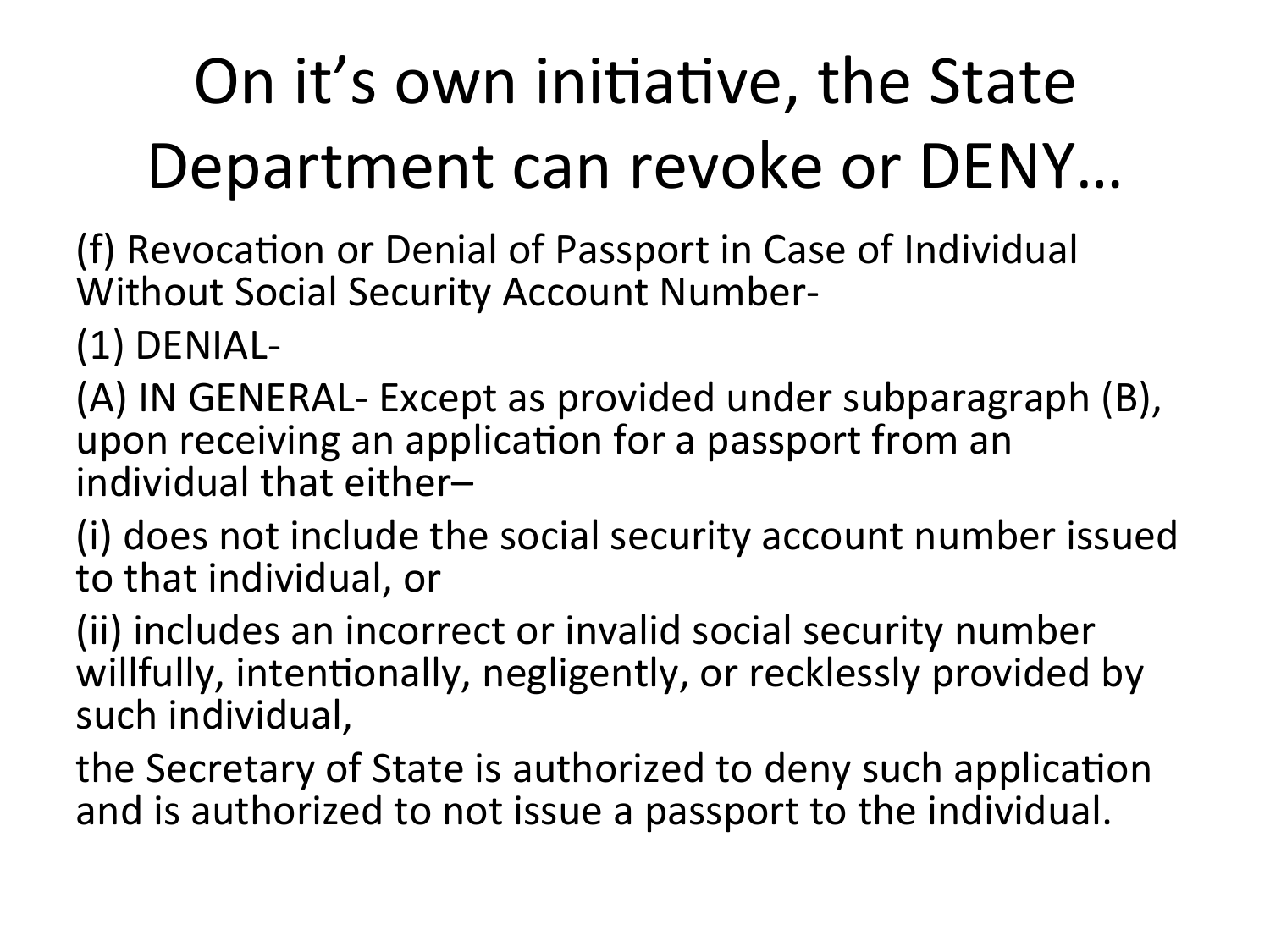### On it's own initiative, the State Department can REVOKE or deny...

#### (2) REVOCATION-

(A) IN GENERAL- The Secretary of State may revoke a passport previously issued to any individual described in paragraph $(1)(A)$ .

(B) LIMITATION FOR RETURN TO UNITED STATES- If the Secretary of State decides to revoke a passport under subparagraph (A), the Secretary of State, before revocation, may-

(i) limit a previously issued passport only for return travel to the United States; or

(ii) issue a limited passport that only permits return travel to the United States.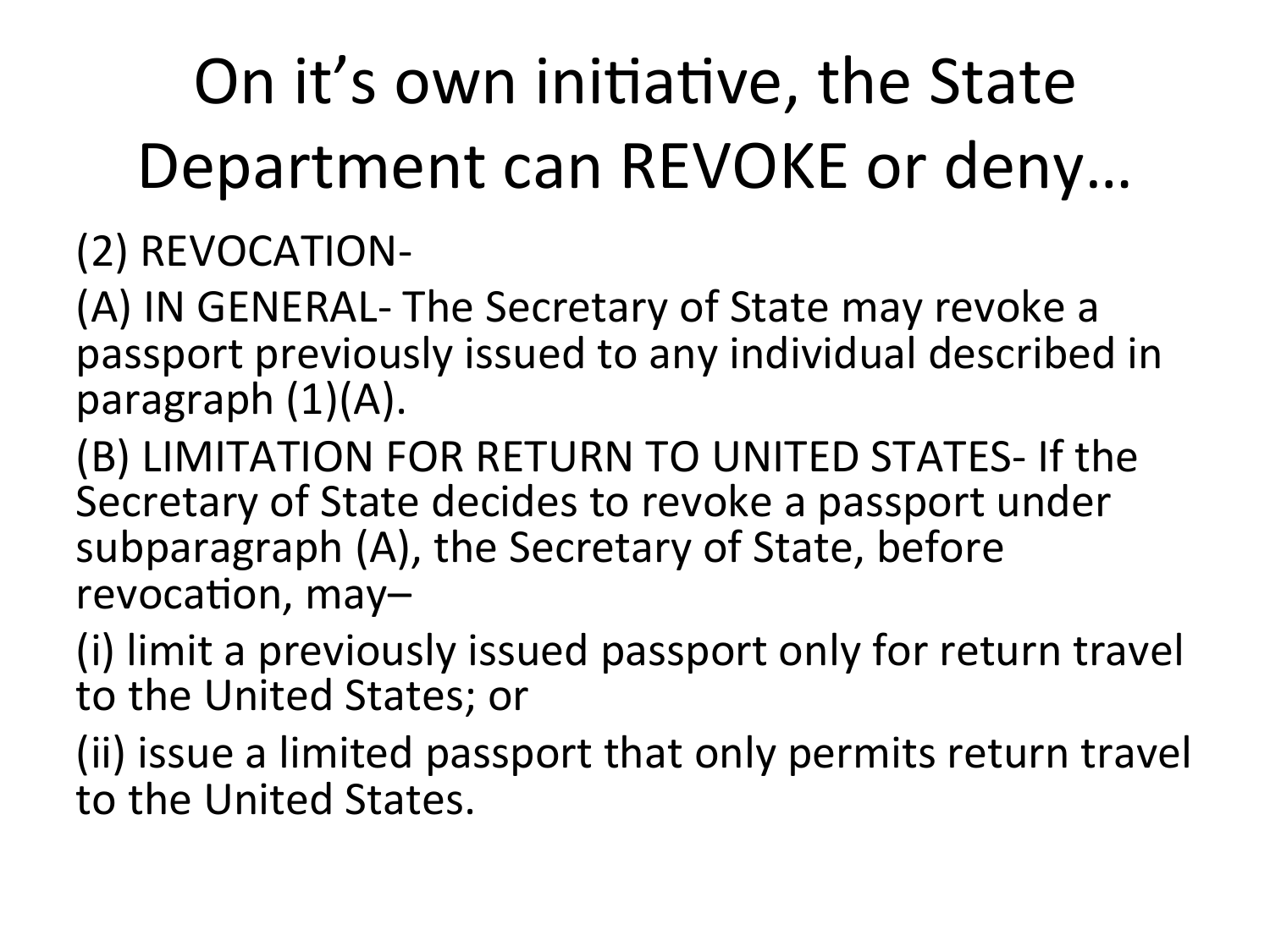### Americans abroad: Your tax return is complicated – Consider getting help

"If you're a U.S. taxpayer living outside the country or otherwise have non-U.S. income or assets of any sort, don't assume that the preparation of your tax return is easy and don't assume that your tax preparer knows what they're doing. (Note: we don't do tax preparation.)

If you have any of the following, you might consider your return to be some somewhat complicated: A foreign pension, non-U.S. investment funds, ownership of a foreign entity (company, partnership, trust, etc.), signatory or other authority over a foreign financial account, a foreign inheritance, expatriate benefits from your employer, stock options, earned income more than around  $$100,000$  a year in a foreign country, foreign bank account balances over \$10,000, foreign financial assets over  $$50,000$ , a non-citizen spouse, foreign life insurance, mortgage in a foreign currency, sale or rental of real estate outside the U.S., self-employment income and more."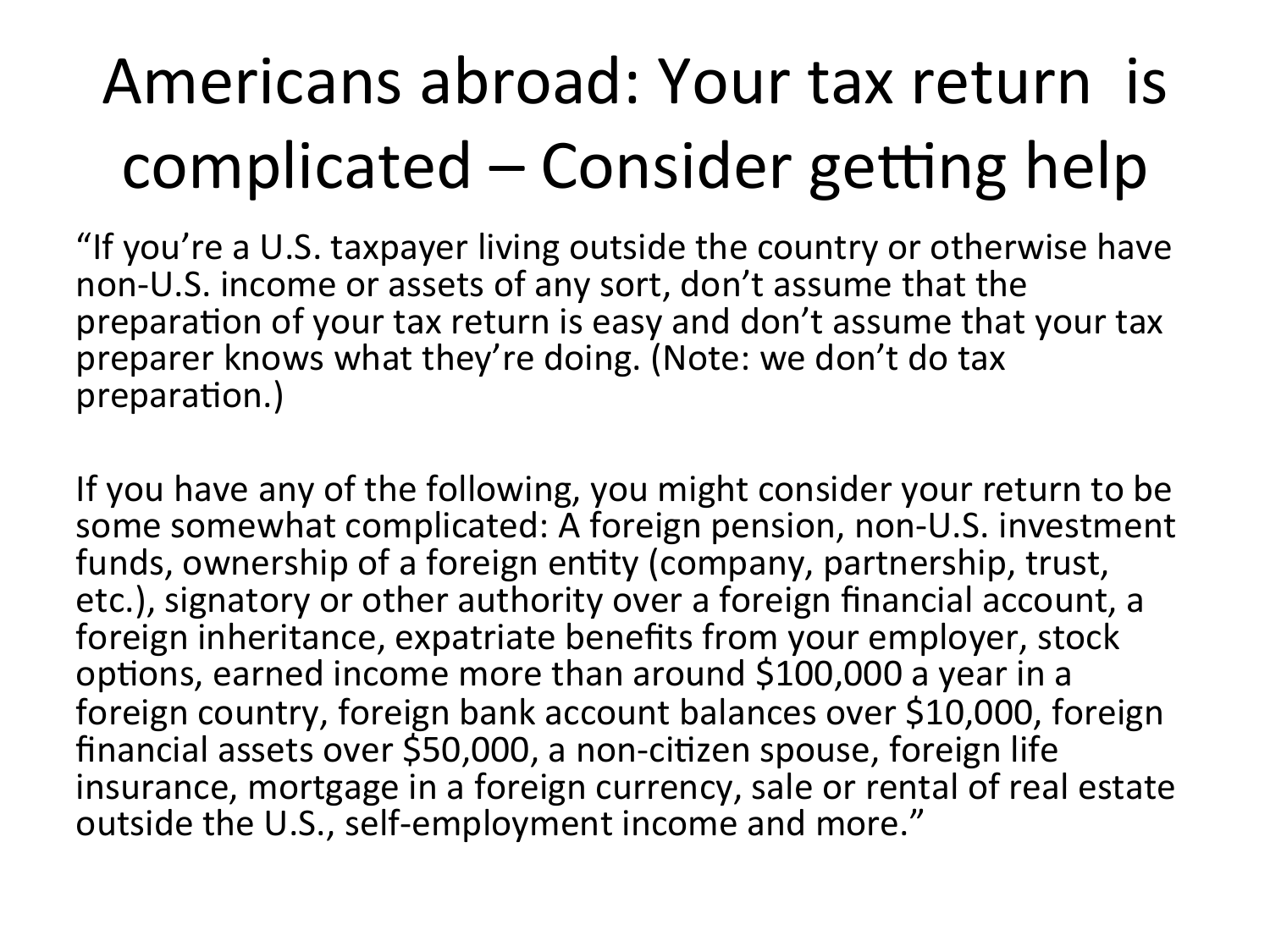### Just when you thought it was safe to stop worrying ...

If the IRS is bugging you about your unpaid taxes, what if it is a private debt collector acting for the IRS? That is now a reality, since President Obama has signed the 5-year infrastructure spending Bill. It added private IRS collectors as part of H.R. 22 – Fixing America's Surface Transportation Act, the "FAST Act." What does a private IRS have to do with highway funding, you might ask? The answer is money.

http://www.forbes.com/sites/robertwood/2015/12/07/irsprivate-debt-collectors-are-now-legal-10-things-you-shouldknow/#decec9efc685

Robert Wood – December 7, 2015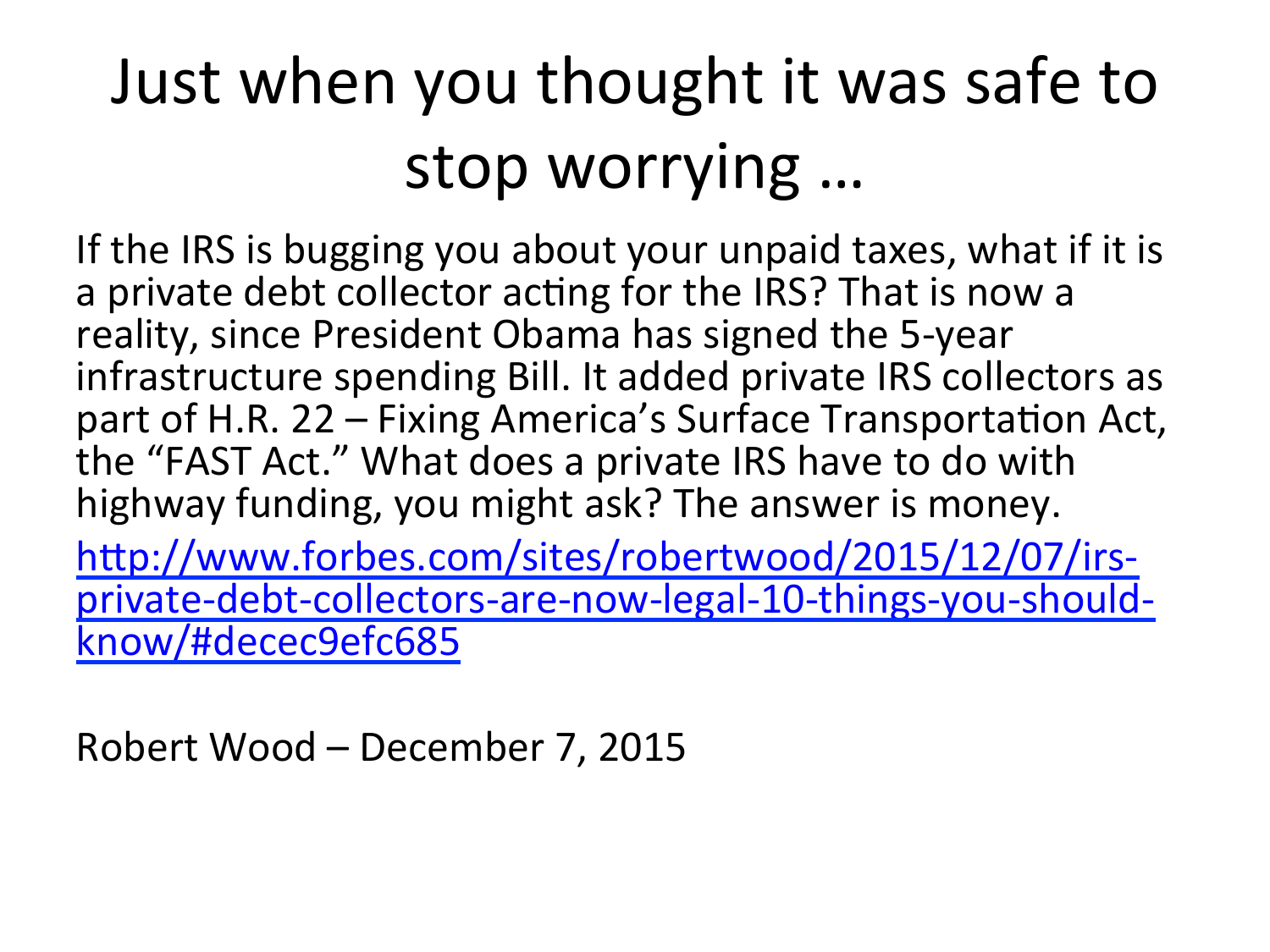### Private debt collectors and Americans abroad?

2. Increase the number of people wanting to renounce U.S. citizenship.

Would you say that these "private debt collectors" are the equivalent of "bounty hunters"?

\* Top Comment Permalink Flag **REPLY AUTHOR** 

Robert W. Wood 2 months ago

Boy, that is an interesting question. To my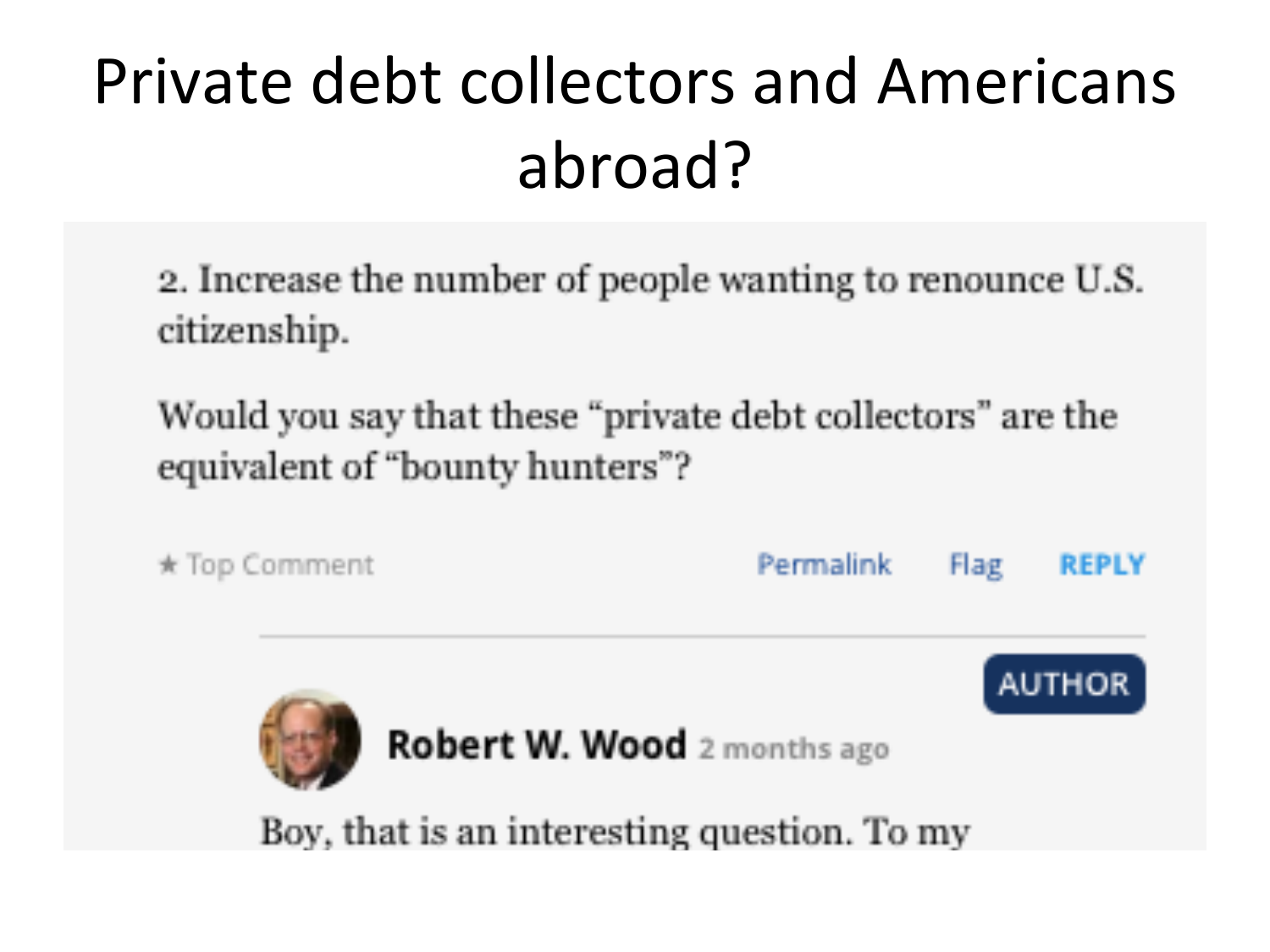### Private debt collectors and Americans abroad?

Who would thought that the U.S. government would have dusted off Mr. FBAR, Ms. PFIC and Uncle FATCA?

What's wrong with a few phone calls to remind you of your tax debts?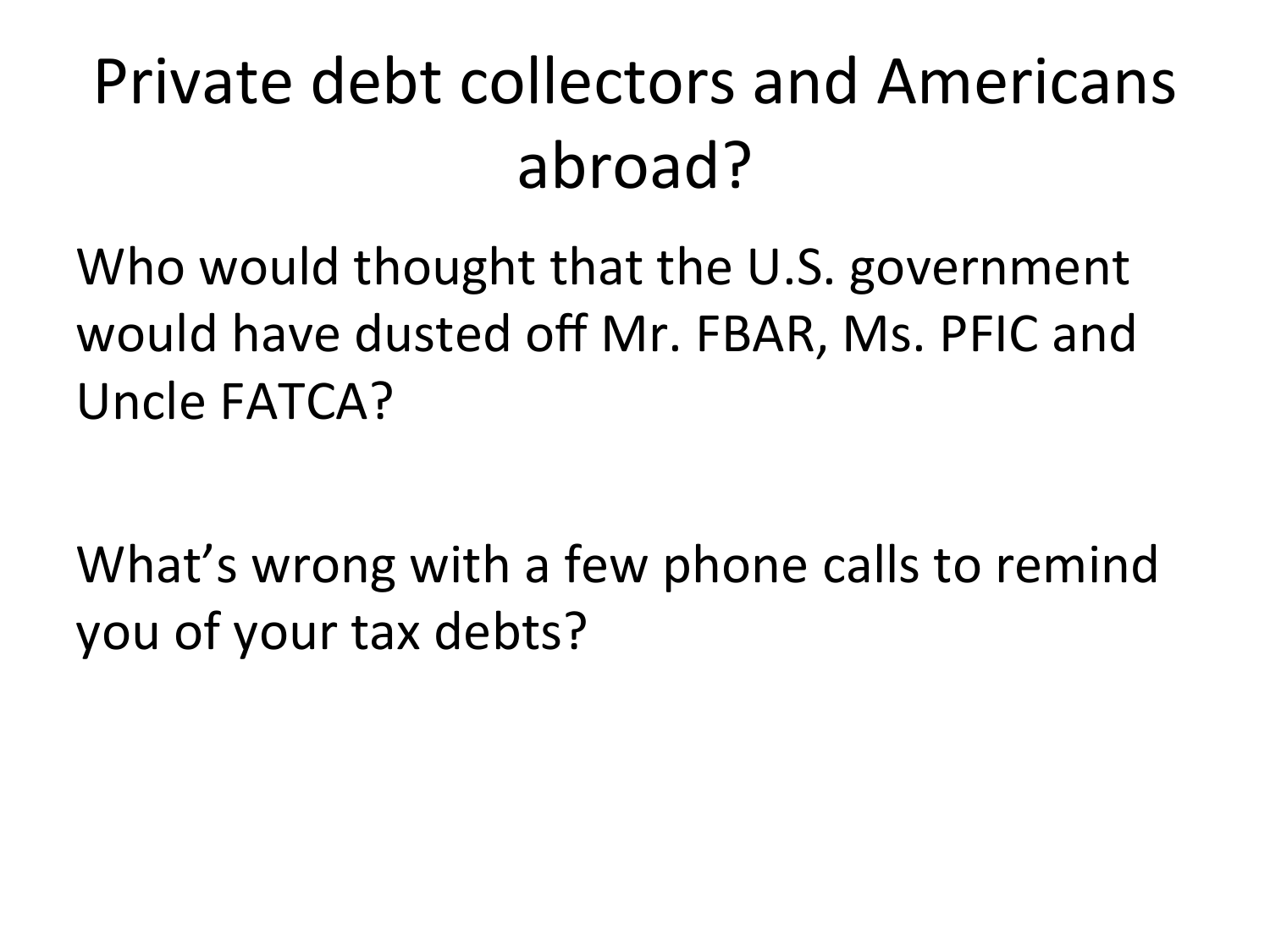### Discussion Topic 1

What exactly do Americans abroad need a passport for anyway?

Does it matter what country they live in?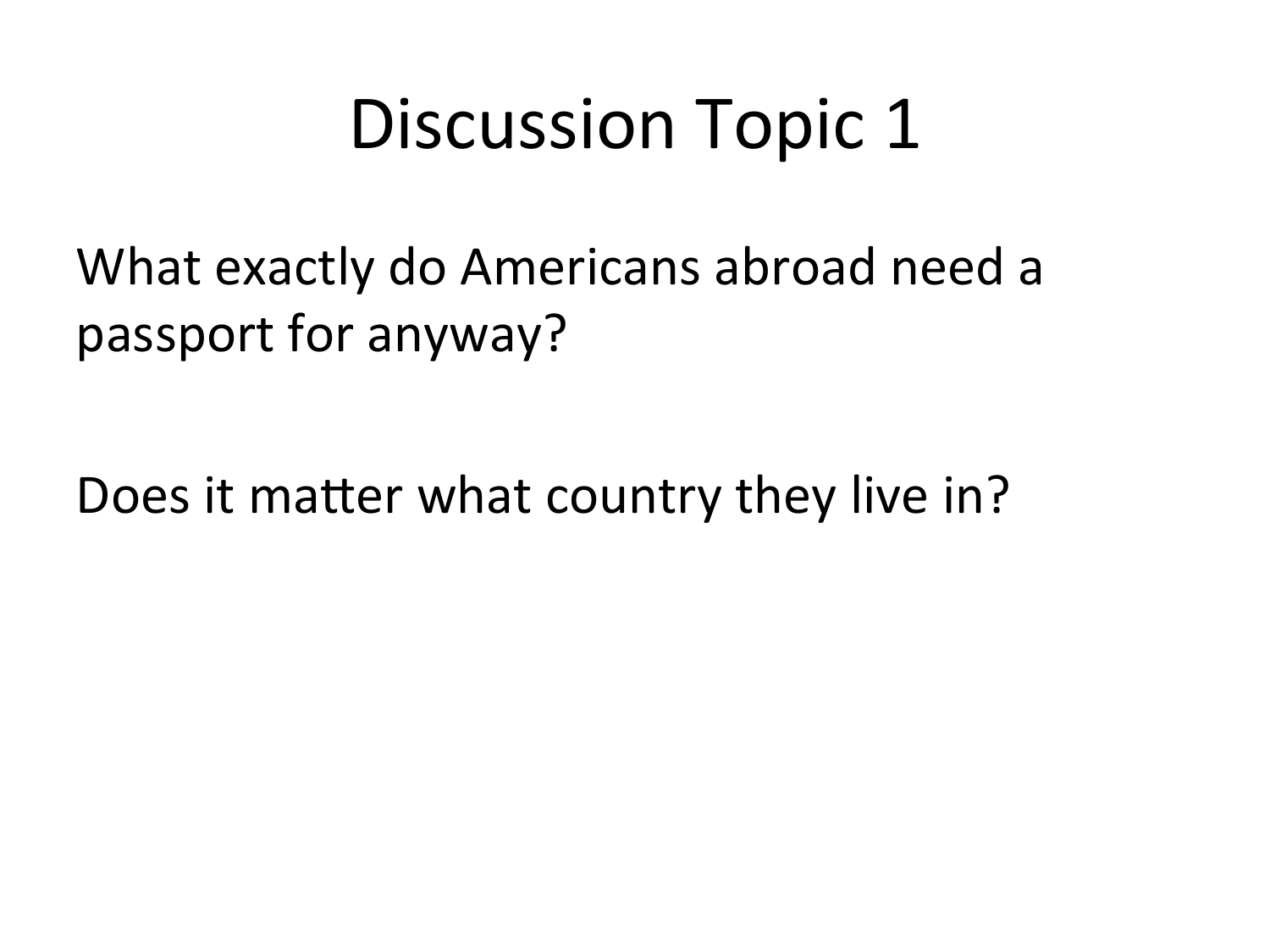### Discussion Topic 2: Advising Americans abroad in a "passportless world"

1. On the one hand, the way to ensure you have no tax debts is to file your U.S. taxes.

2. On the other hand, tax debts can become known only by filing U.S. taxes?

Streamlined? OVDP? Obey the law and simply file your returns?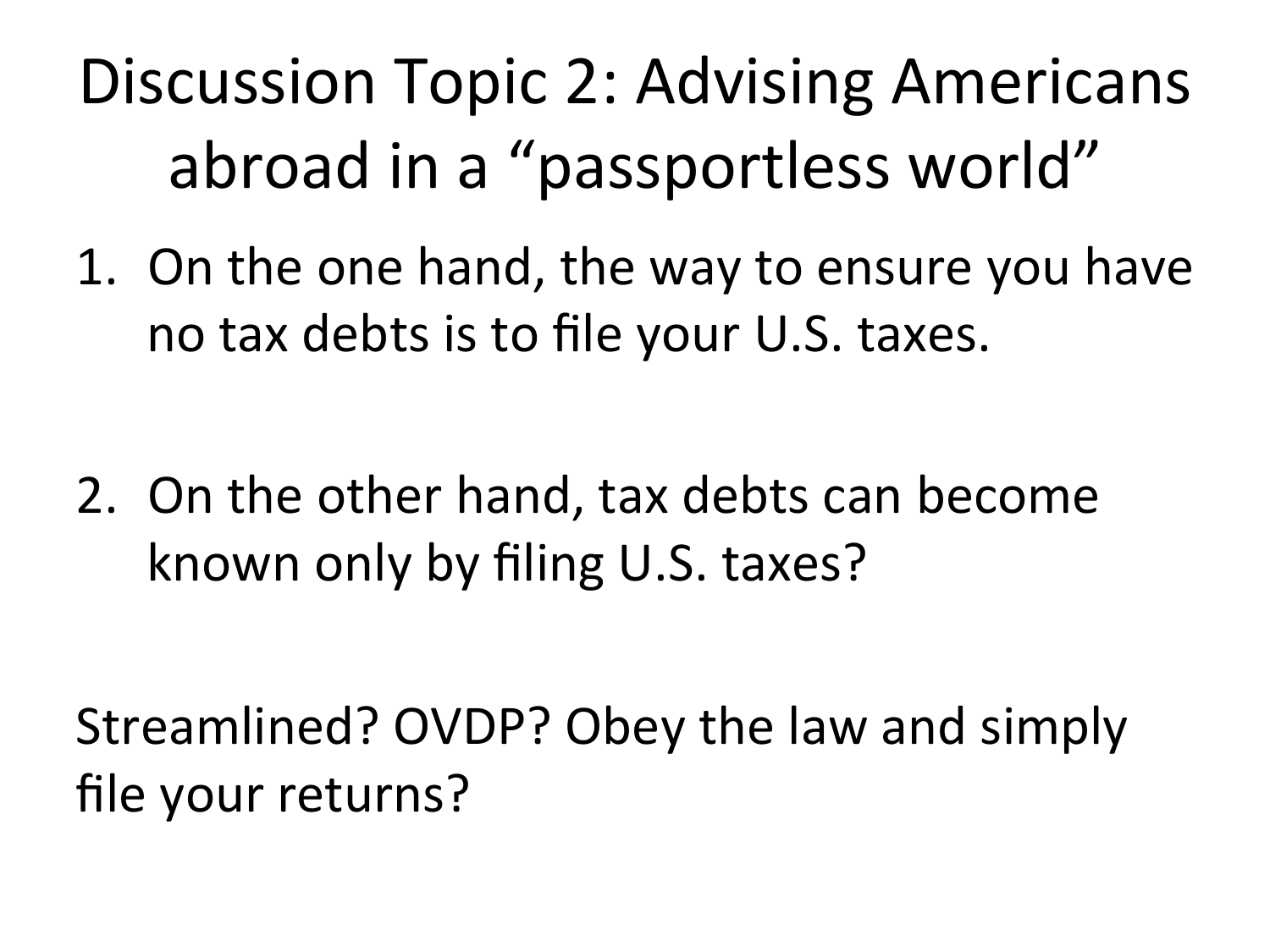### Discussion Topic 3

What kinds of activities should Americans abroad avoid in order to minimize the risk of tax arrears?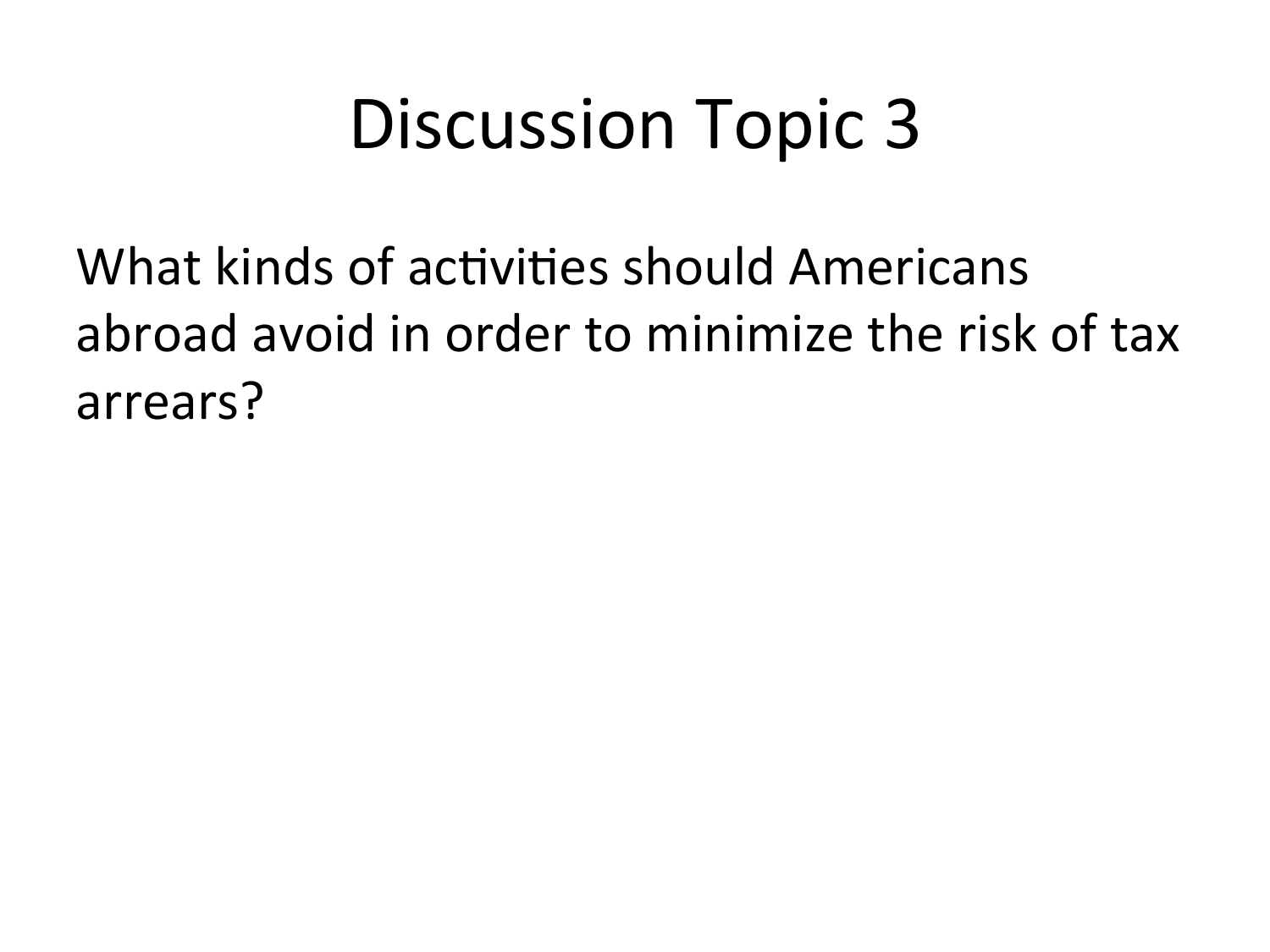### Discussion Topic 4 – Second passport a luxury or necessity for Americans?

Those without a second passport need to get one quickly.

The good news is that Americans abroad have already escaped. As I have said over and over:

All Homeland Americans need do to see their future is look at how the U.S. Government treats Americans abroad!

Robert, I would have to think with your understanding of these issues that you might be doing some careful thinking about your own situation.

Thanks for the update – keep up the great work!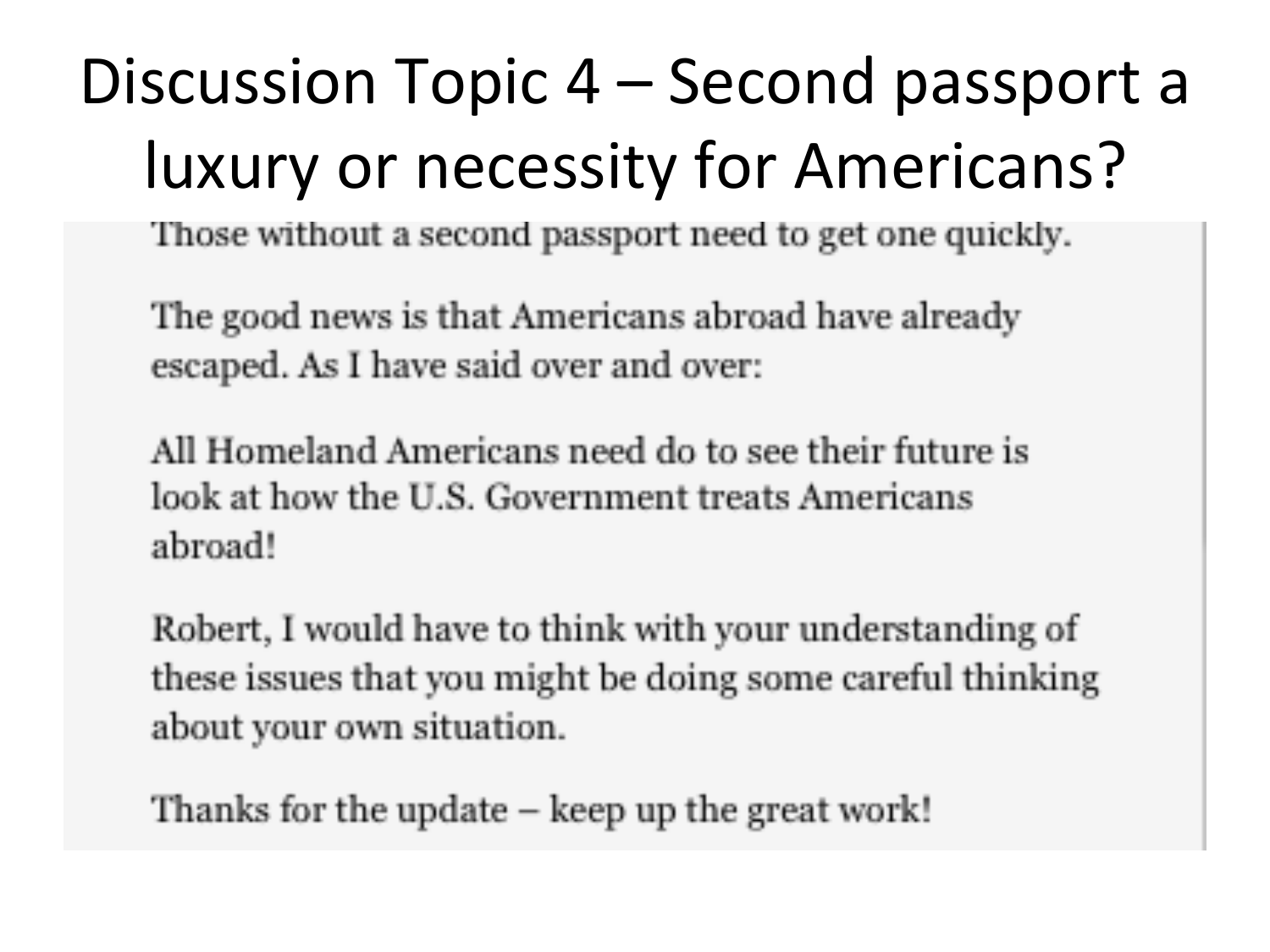### Discussion Topic  $5-$  To think the unthinkable ...

"In the former Soviet Union and Maoist China, citizens were prevented from free travel within their countries, as well as the freedom to leave their countries.

On December 4, 2015, while the media whipped Americans into a frenzy over the San Bernardino mass shooting of 2 days ago, Obama quietly signed into law H.R. 22, a bill that would make the former Soviet Union and every totalitarian state proud."

- Dr. Eowyn – December 13, 2015

http://fellowshipoftheminds.com/2015/12/13/new-law-hr-22-if-you-owetaxes-your-passport-will-be-confiscated/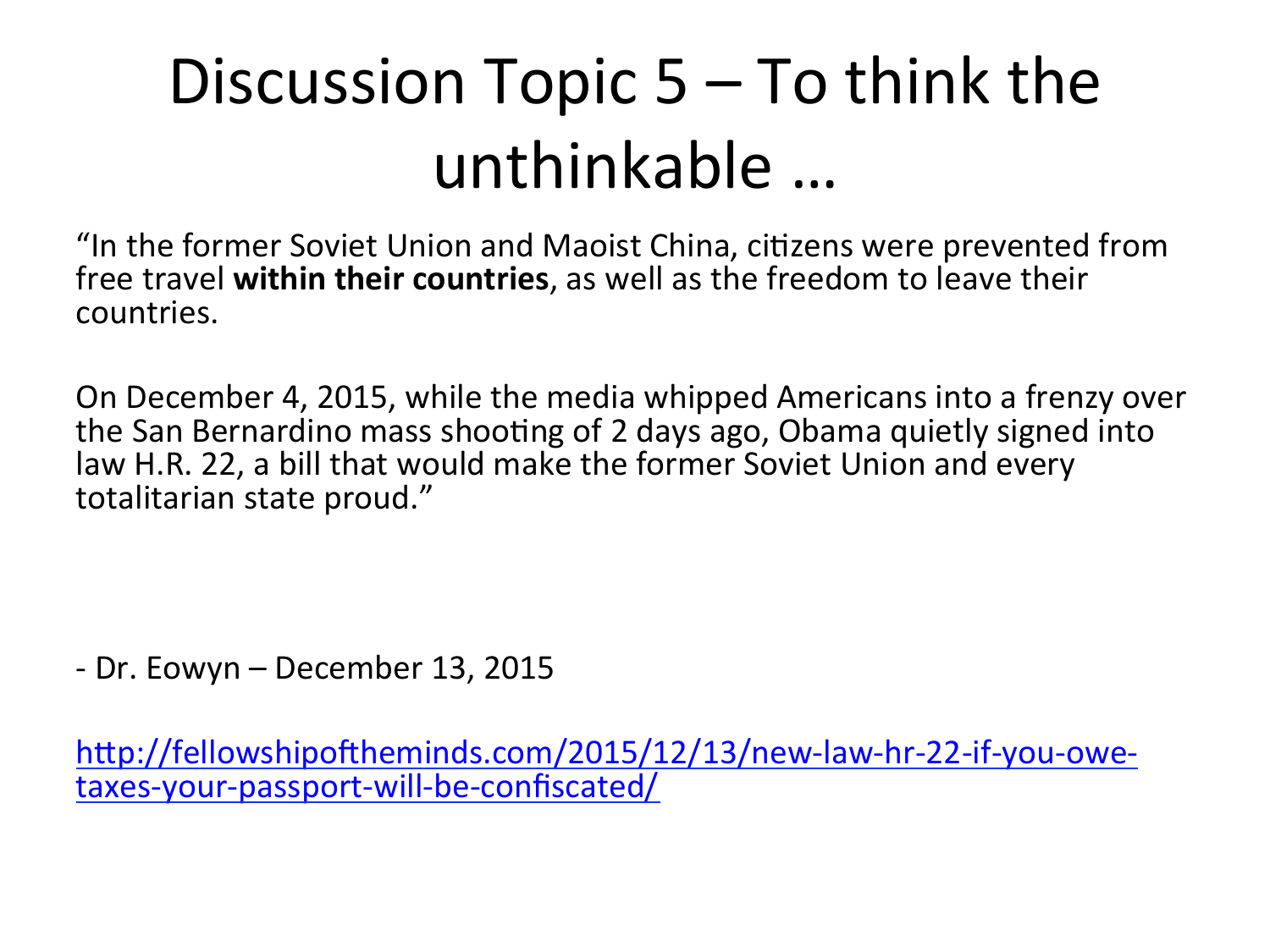### Discussion  $6$  – Speaking of travel within their countries ...

"Yes, it's true, the IRS power to revoke passports was signed into law. Think you only need a passport to board an international flight? In 2016, some fliers better have one to fly domestic, which means they had better be paying their taxes. It now looks as though your passport could be cancelled if you owe the IRS. The Real ID Act created a national standard for state-issued IDs. It hits air travel in 2016. Some states initially refused to comply, fearing that the feds would make a national database of citizens. Others cited high administrative costs</u> and a 50% increase in fees for drivers. Most states are OK, but millions in Louisiana, Minnesota, New Hampshire and New York may have to start using a passport to fly domestically."

- Robert Wood – November 25, 2015

http://www.forbes.com/sites/robertwood/2015/11/25/passports-required-fordomestic-travel-in-2016-but-irs-can-revoke-passports-for-taxes/#3d549c455f06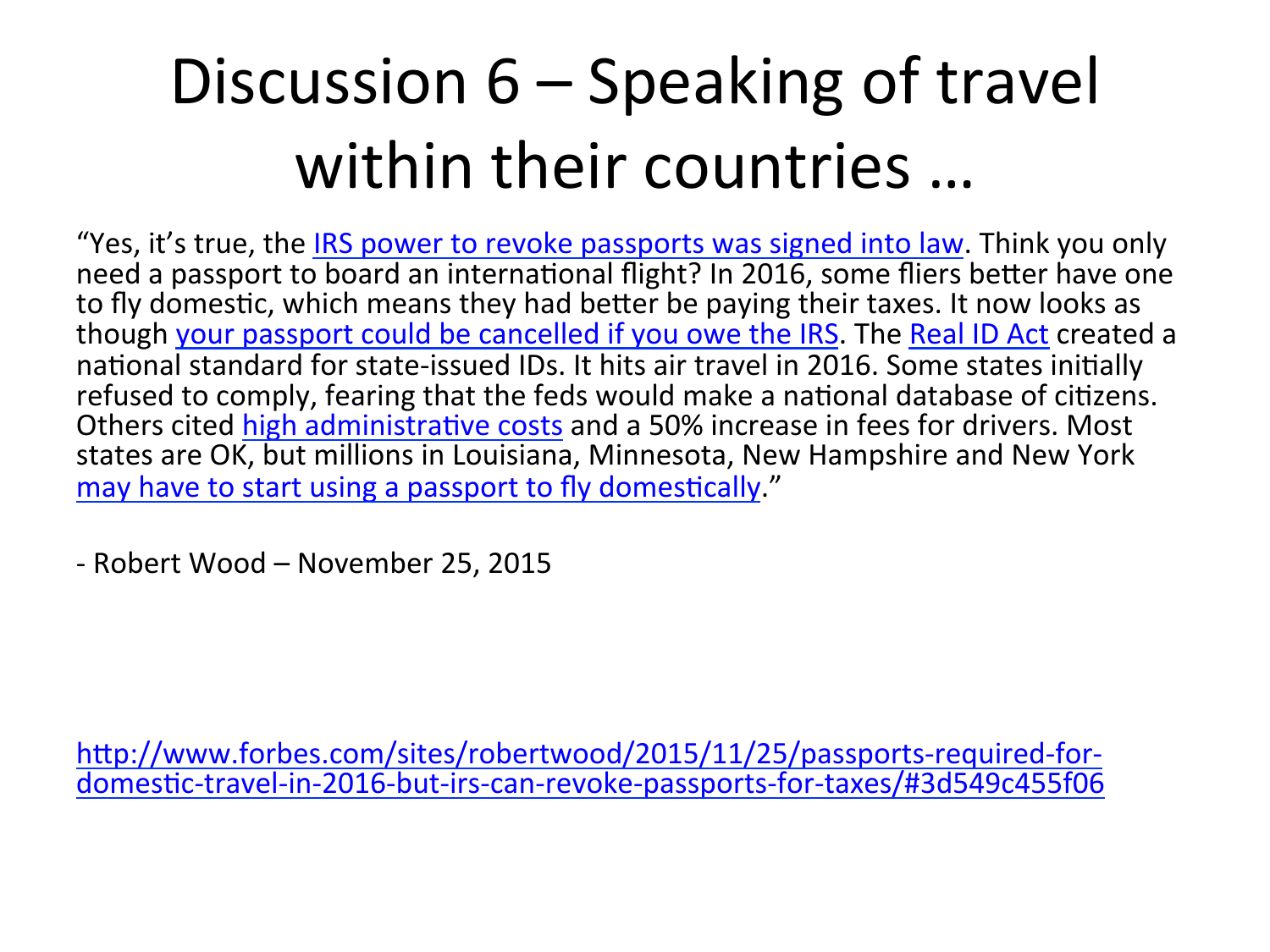## A bit of naming trivia!

The FAST Act was/is Bill HR 22 of the 114th Congress. Which proposed name do you like best?(

- **1.** Hire More Heroes Act of 2015
- **2. DRIVE Act**
- **3**. Surface Transportation Reauthorization and Reform Act of 2015
- **4. FAST Act**